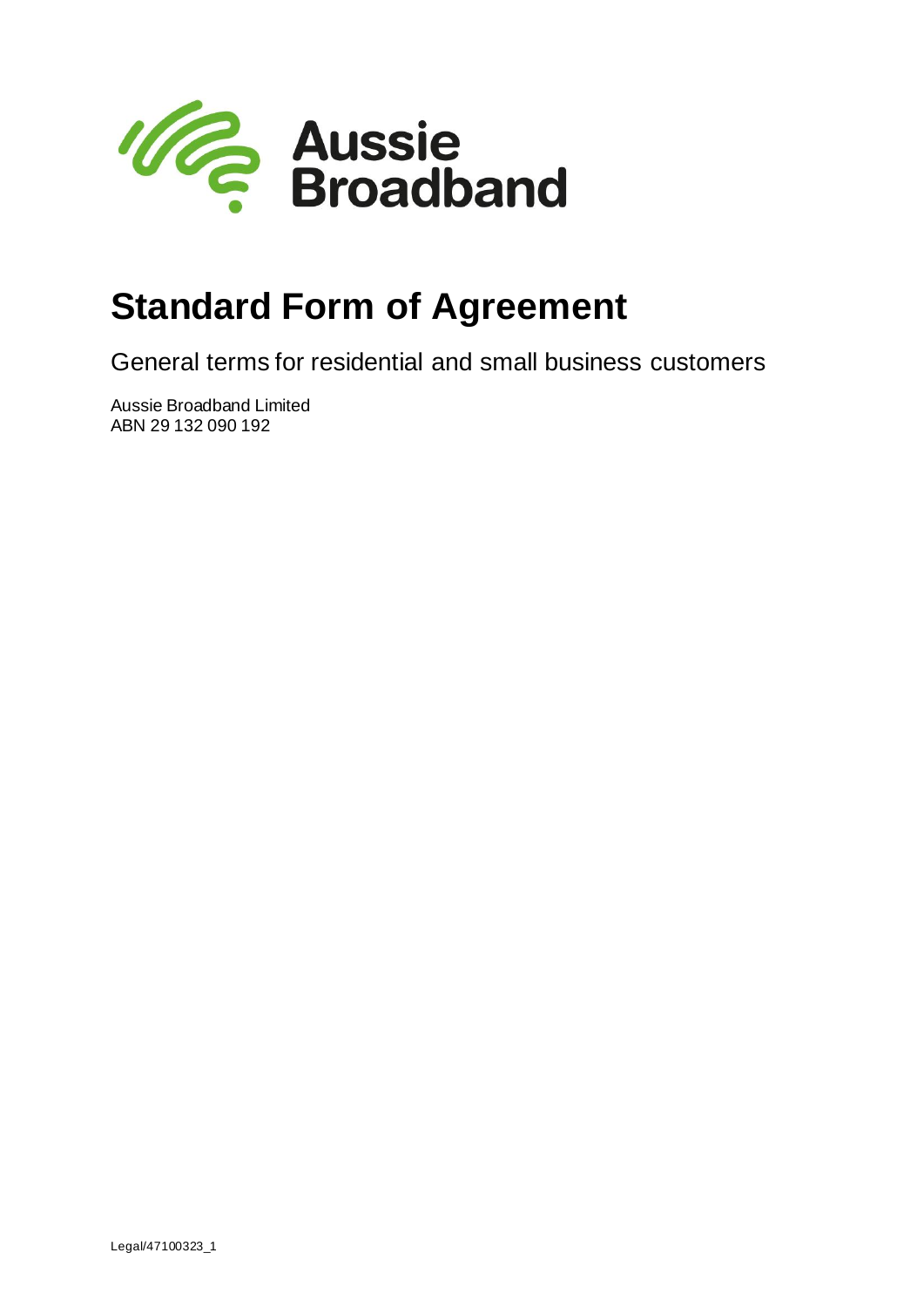## Table of contents

| Clause                                                                          |                  |
|---------------------------------------------------------------------------------|------------------|
| <b>INTRODUCTION</b><br>1.                                                       | 1                |
| 1.1<br><b>Terms and Conditions</b>                                              | 1                |
| 1.2<br>Structure of your agreement                                              | 1                |
| Order of Precedence<br>1.3                                                      | 1                |
| 1.4<br><b>Customer Assistance</b>                                               | 1                |
| 2.<br><b>DEFINITIONS AND INTERPRETATION</b>                                     | 1                |
| 2.1<br><b>Definitions</b>                                                       | 1                |
| 2.2<br>Interpretation                                                           | 5                |
| <b>PROVIDING THE SERVICE</b><br>3.                                              | $6\phantom{1}6$  |
| 3.1<br>Service availability                                                     | $\,6$            |
| 3.2<br>Maintenance and fault restoration                                        | 6                |
| 3.3<br>Training                                                                 | $\overline{7}$   |
| <b>Technical support</b><br>3.4                                                 | 7                |
| 3.5<br>Start of agreement                                                       | 7                |
| 3.6<br>Application                                                              | $\overline{7}$   |
| 3.7<br>Third party suppliers                                                    | 8                |
| 3.8<br>Changing our agreement                                                   | 8                |
| 3.9<br>Your Rights if we change the agreement                                   | 8                |
| 3.10<br><b>Exceptions</b>                                                       | 9                |
| <b>FEES FOR THE SERVICE</b><br>4.                                               | $\boldsymbol{9}$ |
| 4.1<br>Fees                                                                     | 9                |
| 4.2<br><b>GST</b>                                                               | 10               |
| 4.3<br>Invoicing                                                                | 10               |
| Calculation of fees<br>4.4                                                      | 10               |
| 4.5<br>Time for payment                                                         | 11               |
| 4.6<br>Methods of payment                                                       | 11               |
| 4.7<br>Service restriction for non-payment                                      | 11               |
| 4.8<br>Dishonoured direct debit transaction or credit card authorisation<br>4.9 | 11<br>11         |
| Debt recovery services<br>4.10                                                  | 11               |
| Early termination fee<br>Refunds and credits<br>4.11                            | 12               |
| 4.12<br>Prepayment                                                              | 12               |
| 4.13<br>Disputed invoices                                                       | 12               |
| 4.14<br>Cancellation, restriction or disconnection for non-payment              | 12               |
| 4.15<br>Set off                                                                 | 12               |
| 5.<br><b>TRANSFER OF YOUR SERVICE FROM US TO ANOTHER SUPPLIER</b>               | 13               |
| <b>Transfer</b><br>5.1                                                          | 13               |
| 5.2<br>Termination of services on transfer                                      | 13               |
| 5.3<br>Invoicing                                                                | 13               |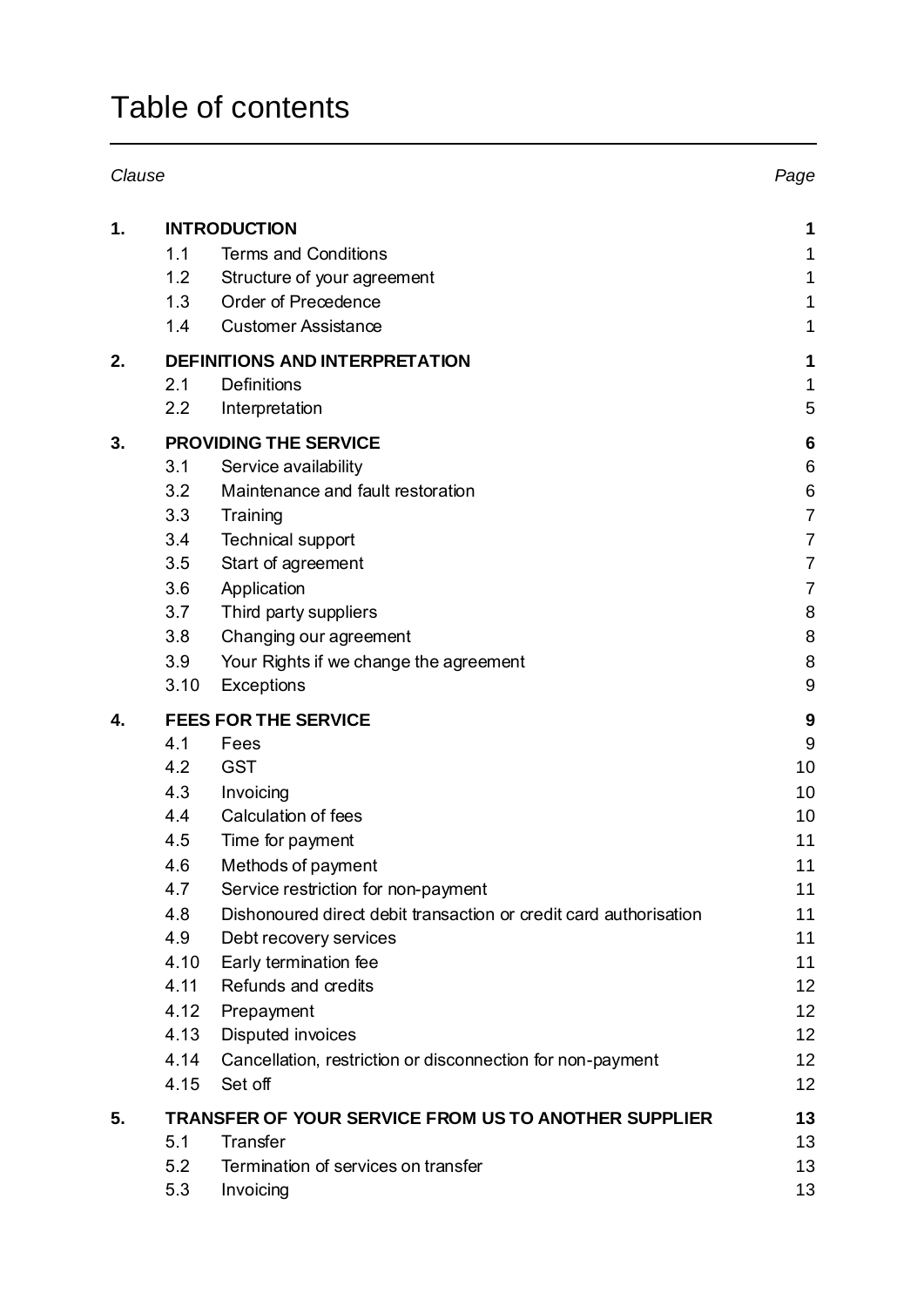|     | Clause       |                                      | Page     |
|-----|--------------|--------------------------------------|----------|
|     | 5.4          | Indemnity                            | 13       |
| 6.  |              | <b>PERSONAL INFORMATION</b>          | 13       |
|     | 6.1          | Consent to collection and use        | 13       |
|     | 6.2          | Use of personal information          | 13       |
|     | 6.3          | Consent to credit check              | 15       |
|     | 6.4          | Use of credit report                 | 16       |
|     | 6.5          | Access to information                | 16       |
|     | 6.6          | Compliance                           | 16       |
|     | 6.7          | Records                              | 17       |
|     | 6.8          | Indemnity                            | 17       |
| 7.  |              | <b>CONFIDENTIALITY</b>               | 17       |
|     | 7.1          | Confidential information             | 17       |
|     | 7.2          | Protecting confidentiality           | 17       |
|     | 7.3          | Obligations on termination           | 17       |
|     | 7.4          | Restrictions on use                  | 17       |
| 8.  |              | <b>YOUR OBLIGATIONS</b>              | 18       |
|     | 8.1          | Compliance                           | 18       |
|     | 8.2          | Obligations                          | 18       |
|     | 8.3          | Internet security                    | 19       |
|     | 8.4          | Information                          | 19       |
|     | 8.5          | Assistance                           | 19       |
| 9.  |              | <b>USE OF SERVICES</b>               | 20       |
|     | 9.1          | Interference                         | 20       |
|     | 9.2          | Use of services                      | 20       |
|     | 9.3          | <b>Technical regulation</b>          | 20       |
|     | 9.4          | Illegal use                          | 20       |
| 10. |              | <b>EQUIPMENT WE SUPPLY TO YOU</b>    | 20       |
|     | 10.1         | Service equipment                    | 20       |
|     | 10.2         | Changes to service equipment         | 21       |
|     | 10.3         | Access                               | 21       |
|     | 10.4         | Maintenance of service equipment     | 22       |
|     | 10.5         | Maintenance of customer equipment    | 22       |
|     | 10.6<br>10.7 | Interference<br>Electricity          | 22<br>22 |
|     | 10.8         | Insurance                            | 22       |
|     | 10.9         | Return                               | 22       |
|     |              |                                      |          |
| 11. | 11.1         | <b>EQUIPMENT YOU ACQUIRE FROM US</b> | 22<br>22 |
|     | 11.2         | Purchased equipment<br><b>Risk</b>   |          |
|     | 11.3         | Installation                         | 23<br>23 |
|     | 11.4         | Returns and refunds                  | 23       |
|     |              |                                      |          |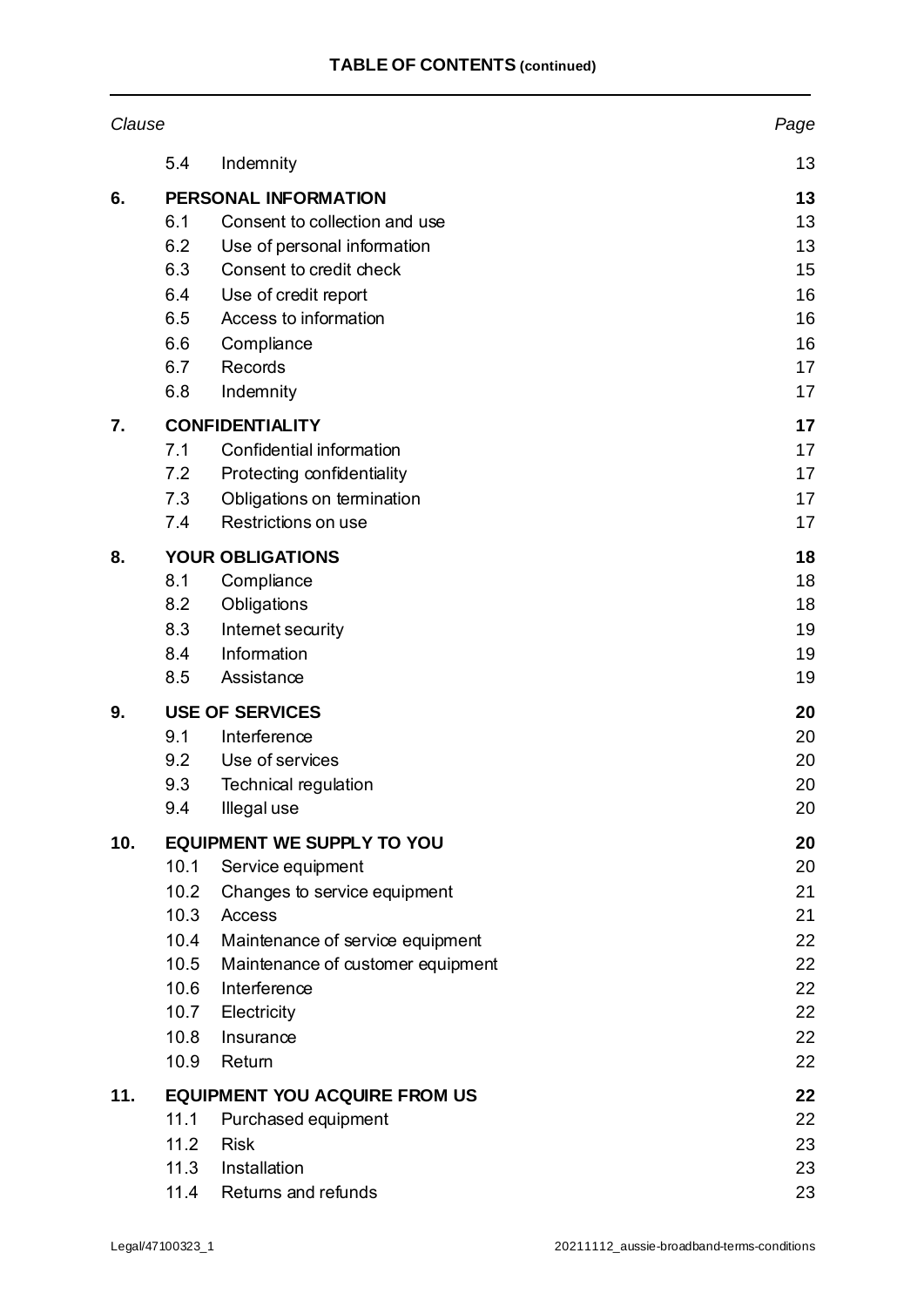| Clause |                                                                          |                                                                                                                                                                                                                                                                                                                                               | Page                                               |
|--------|--------------------------------------------------------------------------|-----------------------------------------------------------------------------------------------------------------------------------------------------------------------------------------------------------------------------------------------------------------------------------------------------------------------------------------------|----------------------------------------------------|
| 12.    | 12.1<br>12.2<br>12.3<br>12.4<br>12.5<br>12.6                             | <b>RESTRICTION, SUSPENSION AND CANCELLATION OF SERVICES</b><br>Your rights to cancel or terminate<br>Preparation costs<br>Our restriction, suspension and cancellation rights<br>Other restriction, suspension or cancellation events<br>Cancellation for convenience<br>Consequences of cancellation, restriction, suspension or termination | 23<br>23<br>24<br>24<br>25<br>26<br>27             |
|        | 12.7<br>12.8                                                             | Expiration of a fixed term or other period<br><b>Connection fees</b>                                                                                                                                                                                                                                                                          | 28<br>28                                           |
| 13.    | <b>LIABILITY</b><br>13.1<br>13.2<br>13.3<br>13.4<br>13.5<br>13.6<br>13.7 | Our liability for property damage, personal injury and death<br>Our liability for interruptions to the service<br>Our liability under the Customer Service Guarantee<br>Consumer guarantees<br>Limitation of liability for breach of a consumer guarantee<br><b>Exclusion of liability</b><br>Cancellation of a service                       | 28<br>28<br>28<br>29<br>29<br>29<br>30<br>30       |
| 14.    |                                                                          | <b>FORCE MAJEURE</b>                                                                                                                                                                                                                                                                                                                          | 30                                                 |
|        | 14.1<br>14.2                                                             | No liability<br><b>Termination for Force Majeure</b>                                                                                                                                                                                                                                                                                          | 30<br>31                                           |
| 15.    |                                                                          | TELEPHONE NUMBERS AND PUBLIC ADDRESSING IDENTIFIERS                                                                                                                                                                                                                                                                                           | 31                                                 |
| 16.    | 16.2                                                                     | <b>ASSIGNMENT</b><br>16.1 Your right to assign<br>Our right to assign or transfer                                                                                                                                                                                                                                                             | 31<br>31<br>32                                     |
| 17.    | <b>GENERAL</b>                                                           |                                                                                                                                                                                                                                                                                                                                               | 32                                                 |
|        | 17.1<br>17.2<br>17.3<br>17.4<br>17.5<br>17.6<br>17.7<br>17.8<br>17.9     | Giving notice to you<br><b>Disputes</b><br>Intellectual property<br>Authority<br>Governing law<br>Subcontractors<br>No waiver<br>Survival<br>Severability of provisions                                                                                                                                                                       | 32<br>33<br>33<br>33<br>33<br>33<br>33<br>34<br>34 |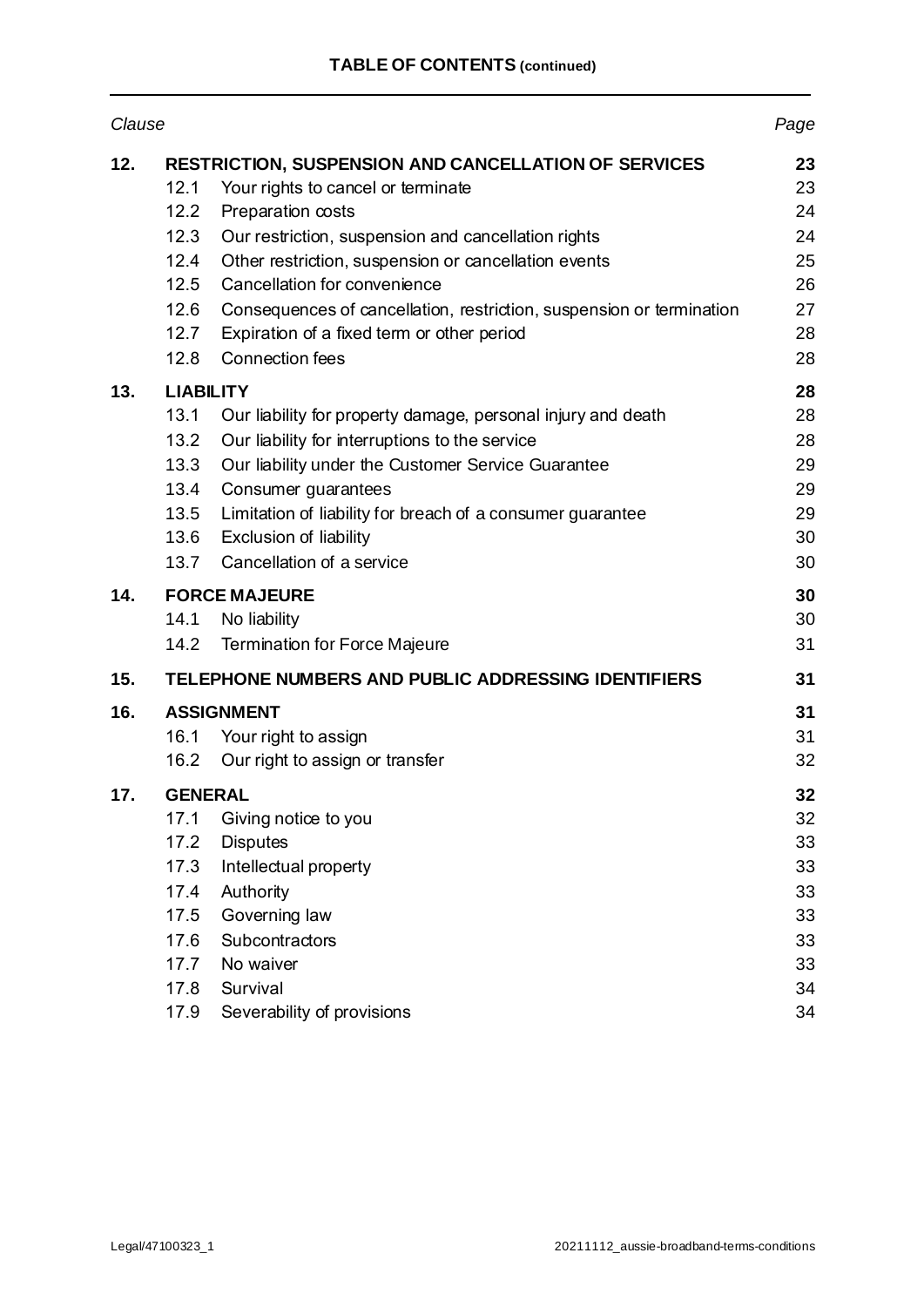## **INTRODUCTION**

## 1.1 **Terms and Conditions**

This is a Standard Form of Agreement as per Part 23 of the Telecommunications Act.

It applies to Aussie Broadband providing a service to you, except when we agree in writing that different terms will apply.

If you obtain a service from us, you do so in accordance with the terms and conditions in this agreement and associated documents (see "structure of your agreement" below).

This agreement applies to residential and small business customers.

## <span id="page-4-0"></span>1.2 **Structure of your agreement**

Your agreement with us includes:

- (a) your application;
- (b) the Critical Information Summary;
- (c) these general terms;
- (d) the payment schedule;
- (e) the Direct Debit Service Agreement; and
- (f) our Acceptable Use Policy.

#### 1.3 **Order of Precedence**

Unless expressly stated otherwise, the order of precedence between the various parts of our Agreement will be resolved in favour of the document appearing earlier in the list stated in **Claus[e 1.2](#page-4-0)** above.

#### 1.4 **Customer Assistance**

If you need help or more information, please contact us on 1300 880 905. Customers can also use our MyAussie app to lodge support requests.

If you have a hearing or speech impairment you may wish to contact the National Relay Service (**NRS**) on 133 677 from anywhere in Australia. For language assistance, contact the Translating & Interpreting Service (**TIS**) on 131 450 from anywhere in Australia.

#### **DEFINITIONS AND INTERPRETATION**

## 2.1 **Definitions**

The following definitions apply unless the context requires otherwise:

**Acceptable Use Policy or Fair Use Policy** means our policy which applies to your use of the service, a copy of which is accessible on our website;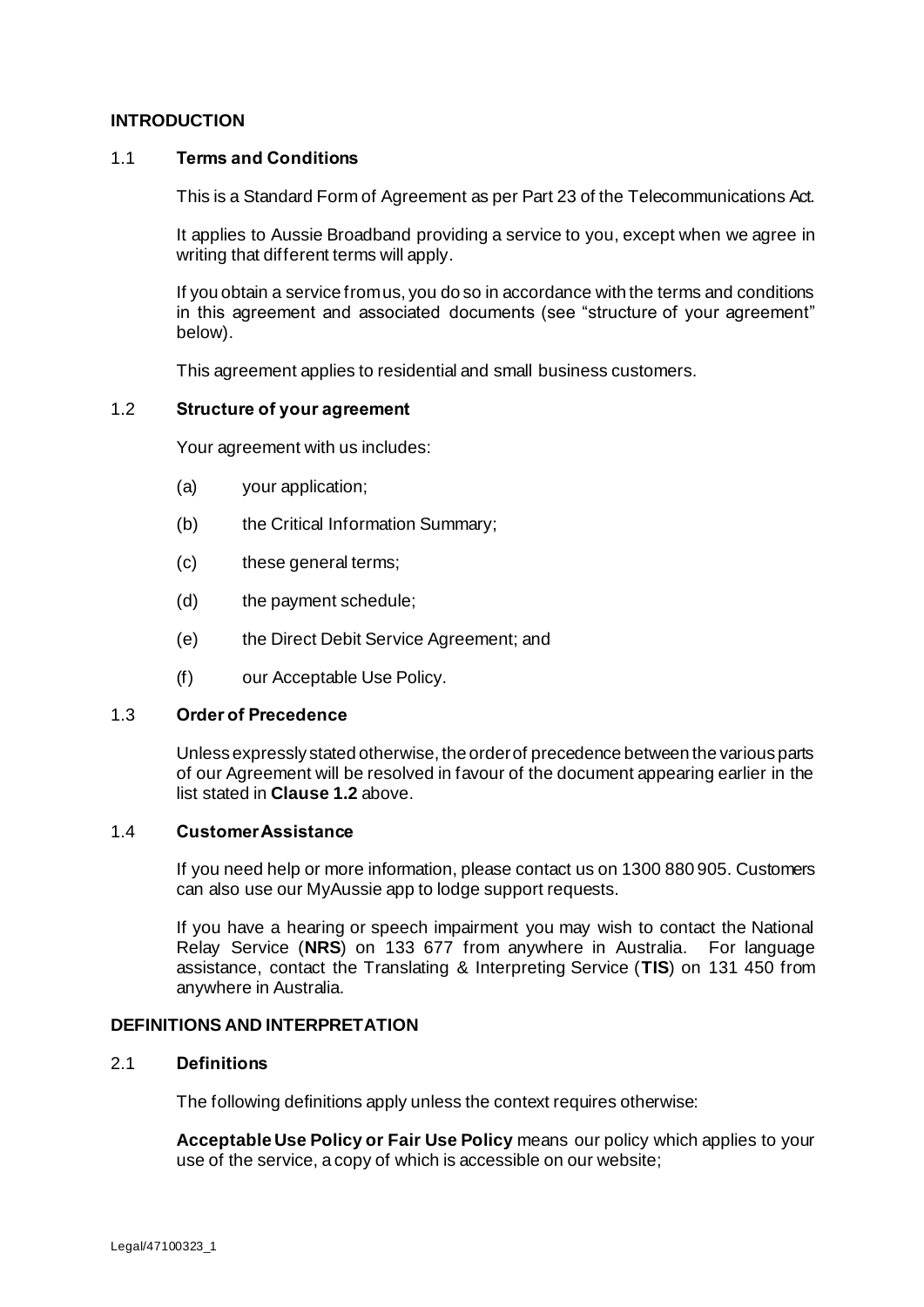**ACMA** means the Australian Communications and Media Authority (www.acma.gov.au);

**Agreement** or **our Agreement** means the agreement between you and us for the Service;

**Application** means an application made by you for the provision of services by us, either by:

- (a) a form (online or printed), approved by us; or
- (b) a telephone application with us

#### **Approved Purposes** means:

- (a) providing directory assistance services;
- (b) providing operator services or operator assistance services;
- (c) publishing and maintaining public number directories;
- (d) providing location dependent carriage services;
- (e) the operation of emergency call services or assisting emergency services under Part 8 of the *Telecommunications (Consumer Protection and Service Standards) Act 1999*;
- (f) assisting enforcement agencies or safeguarding national security under the Telecommunications Act, the *Telecommunications (Interception and Access) Act 1979* or any other applicable legal requirement;
- (g) verifying the accuracy of information provided by the data provider and held in the Integrated Public Number Database (**IPND**) against the information the data provider holds;
- (h) undertaking research of a kind specified in the Telecommunications (Integrated Public Number Database – Permitted Research Purposes) Instrument 2017;
- (i) assisting the ACMA, or its nominee, to verify the accuracy and completeness of information held in the IPND; and
- (j) meeting our obligations to any Government Agency (for example, the Australian Tax Office);
- (k) any other purposes where permitted or required by the Telecommunications Act or any other applicable laws;

**Aussie Broadband** means Aussie Broadband Limited

**Australian Consumer Law** means Schedule 2 of the *Competition and Consumer Act 2010* (Cth);

**Business day** means Monday to Friday, excluding days which are public holidays in the place where the services are to be provided;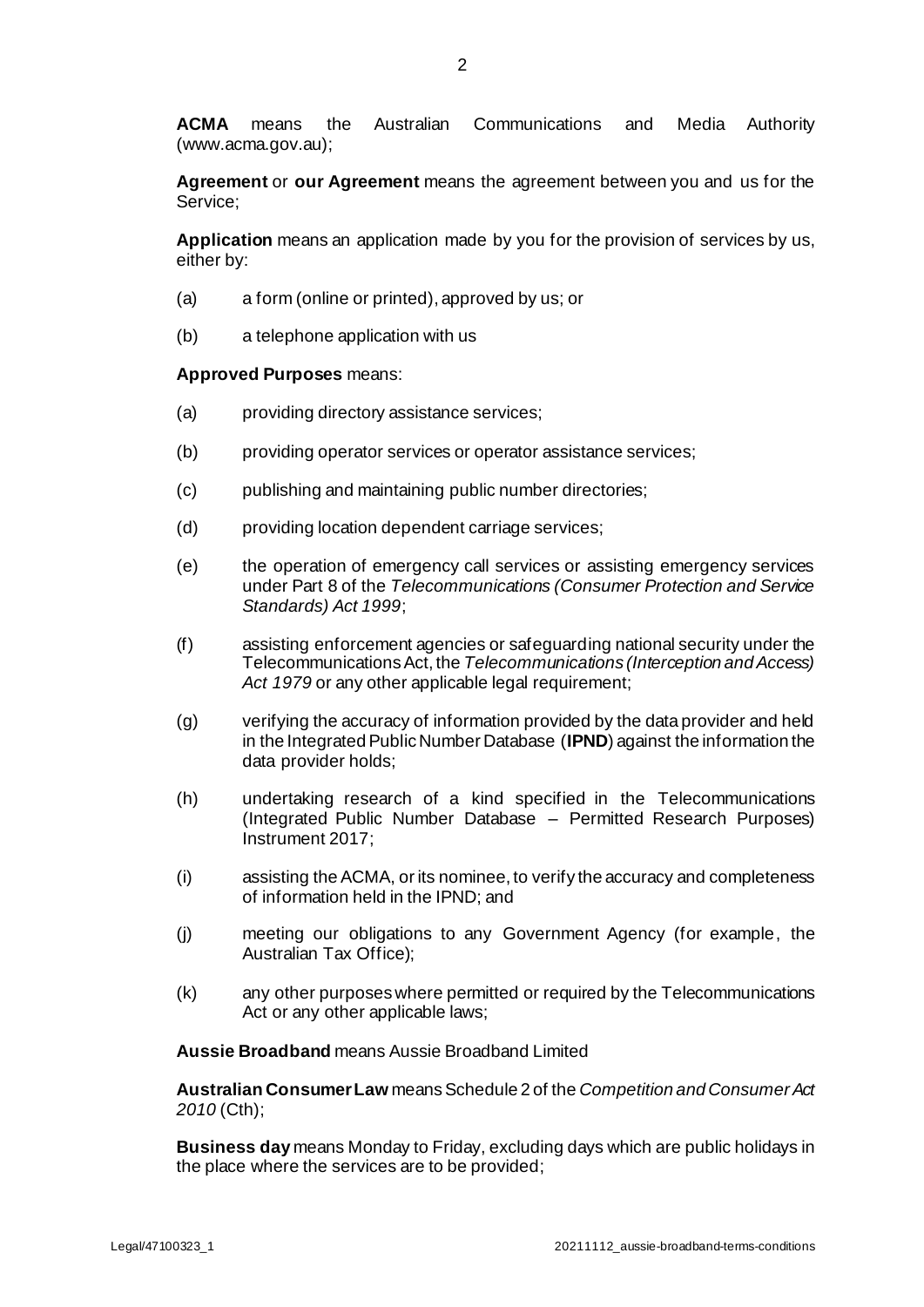**Business hours** means 9.00 am to 5.00 pm Monday to Friday (AEST), excluding days which are public holidays in the place where the services are to be provided;

**Broadband** means a high capacity communications pipeline capable of delivering a simultaneous range of services at speeds greater than conventional dial-up;

**Claim** includes any debt, cause of action, liability, claim, proceeding, suit or demand of any nature however arising under or in connection with this agreement or its subject matter and whether present or future, fixed or unascertained, actual or contingent, arising under contract (including under any indemnity), tort (including negligence), under statute or otherwise;

**Commercial Credit** has the meaning given in section 6 of the Privacy Act;

**Consequential Loss** means loss of profits, loss of revenue, loss of opportunity, loss of anticipated savings, pure economic loss, loss of data, loss of value of equipment (other than cost of repair), loss of opportunity or expectation loss and any increased operating costs suffered or incurred by any person whether arising in contract or tort (including negligence) or under any statute, any other form of consequential, special, indirect, punitive or exemplary loss or damages and any third party loss;

**Consumer Guarantee** means a guarantee referred to in **Claus[e 13.4](#page-32-0),** as more fully described in the Australian Consumer Law;

**Credit Reporting Agency** has the meaning given in section 6 of the Privacy Act*;*

**Critical Information Summary (CIS)** means the document forming part of the agreement describing the service and setting out specific terms and conditions for that service;

**CSG** has the meaning given in **Claus[e 13.2](#page-31-0)**;

**Customer** means the current account holder for a residential or small business service supplied by Aussie Broadband. Note that customers under the age of 18 require this agreement to be co-signed by an adult as guarantor.

**Customer equipment** means any equipment or facility in your possession, ownership or control, other than service equipment;

**Direct Debit Service Agreement** means the terms and conditions under which we are authorised to debit funds from your bank (or other financial institution) account, a copy of which is accessible on our website;

**Due Date,** unless otherwise agreed, means 10 business days after an invoice is issued or if relevant, the date otherwise specified on an invoice as the due date;

**Early Termination Fee** means the fee payable (if any) in accordance with **Clause [4.10](#page-14-0)**, calculated in accordance with your Application, the relevant Critical Information Summary and the Payment Schedule;

**Equipment** unless otherwise specified, means service equipment or purchased equipment;

**Facilities** has the meaning given in the Telecommunications Act;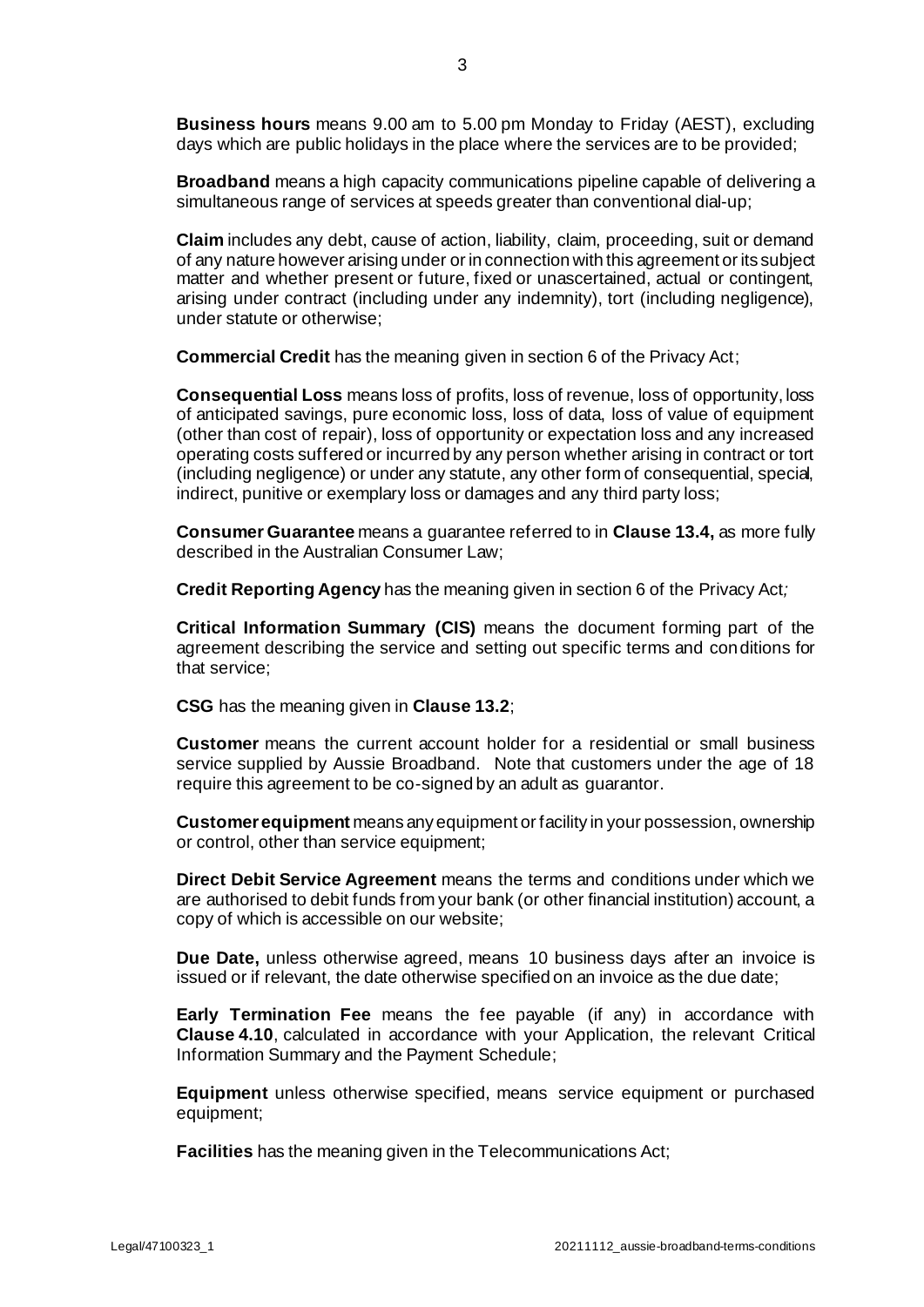**Fee(s)** means a fee payable for a service as set out in the application, the payment schedule or the relevant Critical Information Summary and any other amount payable by you in accordance with the terms of our agreement;

**Fixed Term** has the meaning given in **Claus[e 3.6](#page-10-0)**;

**Force Majeure Event** means an event that is beyond our reasonable control, including acts of God or natural disasters, fire, lightning, explosions, flood, subsidence, insurrection, civil disorder or military operations, war, terrorism, government or quasi-government restraint, expropriation, prohibition, intervention, direction or embargo, strikes, lockouts or other industrial disputes of any kind, or an act or omission of any government agency or an act or omission of any third party (including any third party supplier) where the act or omission is caused by an event or circumstance outside that third party's reasonable control (including any of the things mentioned in this definition);

**Government Agency** means any Commonwealth, State or local or foreign government, government authority or semi-government authority (including a judicial body) that has legal power to require another person to act or not act in a particular way or to authorise a particular act, including a minister responsible for administering Part XIB or XIC of the *Competition and Consumer Act 2010* (Cth), the Telecommunications Act, the ACMA or the Australian Competition and Consumer Commission;

**GST** has the meaning given in section 195-1 of the *A New Tax System (Goods and Services Tax) Act 1999* (Cth);

**Interest** means interest at the rate prescribed by the *Penalty Interest Rates Act 1983* (VIC) plus 2% calculated daily and compounded monthly

**Internet** means the world wide connection of computer networks which provides a number of services to users, including the transmission of electronic mail, provision of information on the world wide web and transfer of files;

**Internet access** means being able to access the Internet such that data can be transferred to and from the user's computer;

**Interruption** in the supply of a service, means a delay in supplying, a failure to supply or an error or defect in the supply of, that Service;

**Law** means Commonwealth, State, or local legislation, judicial, administrative, or regulatory decrees, judgments, awards or orders, binding industry codes and all common laws and equity;

**Our network** means the infrastructure used and/or maintained by us or our third party suppliers to provide you with your service.Our network does not include the computer networks that make up the internet;

**Personal Information** means any information or document referred to in section 276(1) of the Telecommunications Act and any personal information within the meaning given in section 6 of the Privacy Act;

**PPSA** means the *Personal Property Securities Act 2009* (Cth);

**Privacy Act** means the *Privacy Act 1988* (Cth);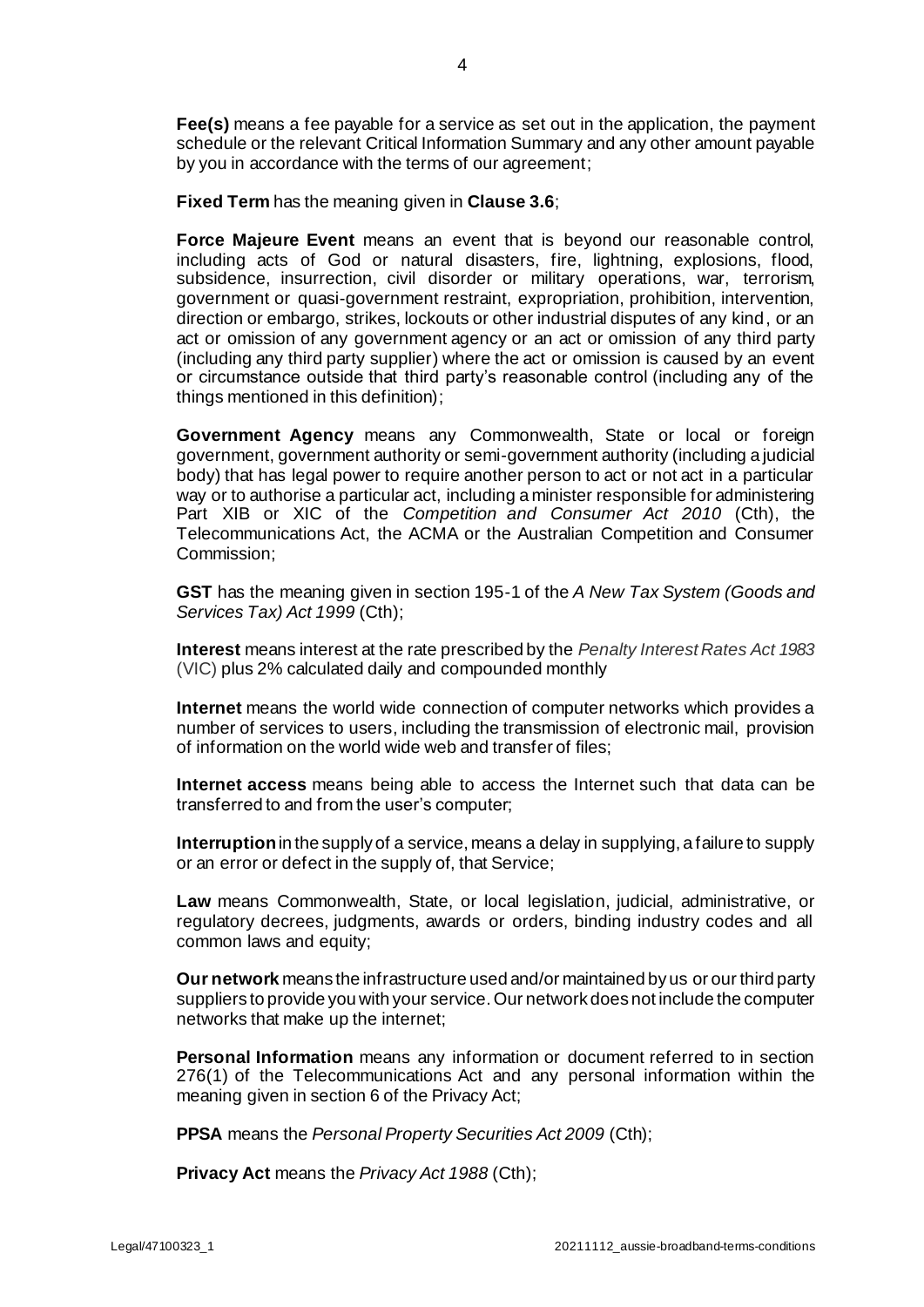**Purchased equipment** has the meaning given in **Clause [11](#page-25-0)**;

**Residential customers** means a customer who acquires a telecommunications product for the primary purpose of personal or domestic use and not for resale.

**Service** means the service requested by you in your application and as described in it and any other documents forming the agreement, including any related goods and ancillary services provided to you by us in connection with that service;

**Service cancellation fee** means the fee payable (if any) in accordance with **Clause [12.2](#page-27-0)**, calculated in accordance with your application, the relevant Critical Information Summary and the payment schedule;

**Service equipment** has the meaning given in **Clause [10](#page-23-0)**;

**Service Restriction** means:

- Internet speed limited to 1:1 Mbps
- VoIP limited to calling emergency services and Aussie Broadband
- Fetch account will be prevented from make purchases
- Mobile calls to emergency services only

**Shaping** means a reduction in the speed of a broadband service

**Small business customer** means a customer with a business ABN requiring standard plan services rather than quoted services

**Spam** – unsolicited electronic messages with an "Australian Link", as per the [Spam](https://www.legislation.gov.au/Series/C2004A01214)  [Act 2003](https://www.legislation.gov.au/Series/C2004A01214)

**Taxable Supply** has the meaning given in section 195-1 of the *A New Tax System (Goods and Services Tax) Act 1999* (Cth);

**Telecommunications Act** means the *Telecommunications Act 1997* (Cth);

**Third party supplier** means a third party supplier from whom we acquire wholesale services that form all or part of the service we provide to you;

**Website** means www.aussiebroadband.com.au;

**we, our** or **us** means Aussie Broadband Limited, ABN 29 132 090 192

**you** or **your** means the current account holder for the service.

#### 2.2 **Interpretation**

Unless we say otherwise:

(a) a reference to a person includes a reference to a corporation, an association, joint venture, an unincorporated body, partnership, government or local authority or agency or other entity;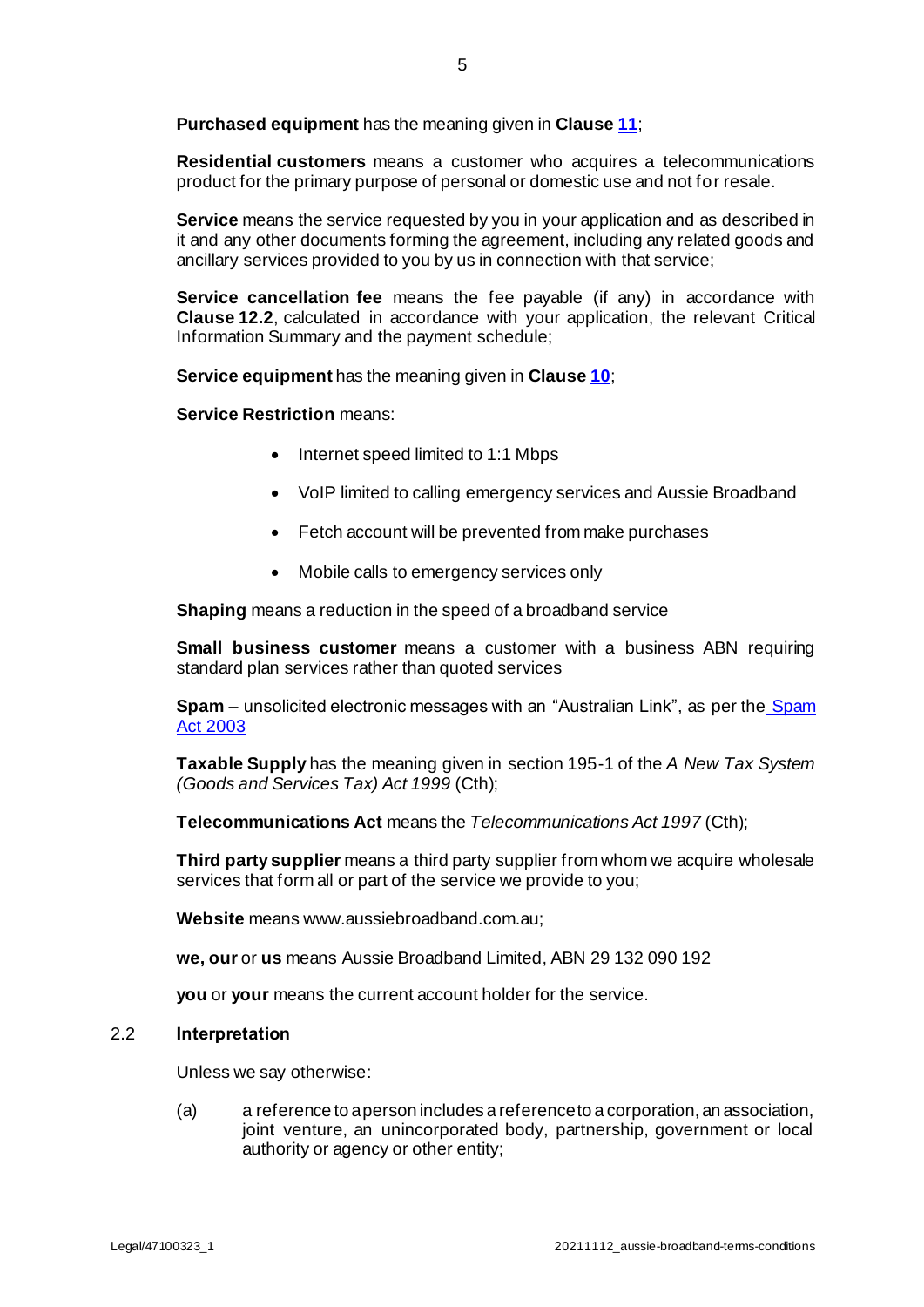- (b) a reference to a document or instrument includes the document or instrument as novated, altered, supplemented or replaced from time to time;
- (c) the singular includes the plural and vice versa;
- (d) a reference to any gender includes a reference to all other genders;
- (e) a reference to any legislation or to any provision of any legislation includes a reference to any modification or re-enactment of or any provisions substituted for such legislation or provisions;
- (f) where an expression is defined, another part of speech or grammatical form of that expression has a corresponding meaning;
- (g) an agreement, representation or warranty made in favour of two or more persons is made for the benefit of them jointly and for each of them severally;
- (h) a reference to a recital, clause, paragraph, schedule or annexure is to a recital, clause or paragraph of, or schedule or annexure to, these General Terms, and a reference to these General Terms includes any schedule or annexure;
- (i) a reference to dollars and \$ is to Australian currency;
- (j) headings are inserted for convenience only and do not affect the interpretation of the agreement; and
- (k) specifying anything in the agreement after the words 'including', 'includes' or 'for example' or similar expressions does not limit what else is included unless we expressly say so.

## **PROVIDING THE SERVICE**

#### 3.1 **Service availability**

Subject to your rights under the Australian Consumer Law, we aim to provide, but cannot guarantee, a continuous service free of any Interruptions. You are aware that we may rely on third party suppliers for supplying the service to you and that circumstances beyond our control may cause interruptions to the service from time to time. Our liability to you for any interruption to a service is limited in accordance with **Clause [13](#page-31-1)**.

#### 3.2 **Maintenance and fault restoration**

Subject to your rights under the Australian Consumer Law and to the maximum extent permitted by law, we are not obliged to restore any fault with a service that is caused by:

- (a) damage due to causes external to the facilities used by us and/or our third party suppliers to provide the service (eg, damage to customer equipment, loss of power supply etc);
- (b) interference (eg, electrical or other external interference; customer or third parties tampering with equipment);
- (c) a Force Majeure Event; or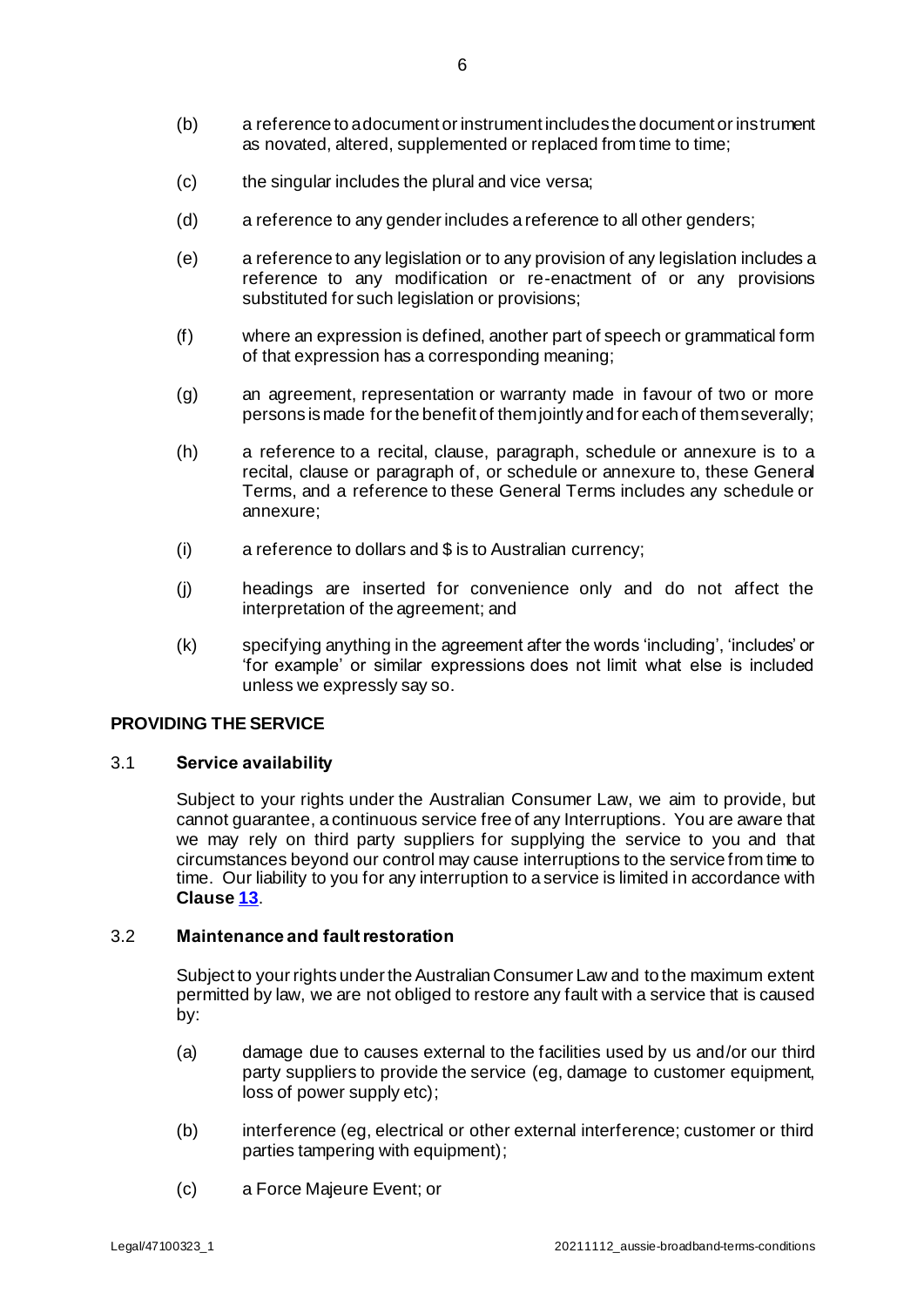(d) planned outages.

## 3.3 **Training**

We are not responsible for training you in the use of the service.

#### <span id="page-10-1"></span>3.4 **Technical support**

- (a) We will provide technical support services as described on our website at www.aussiebroadband.com.au/support/
- (b) We are not responsible for, and may not be able to provide support for, any fault caused by:
	- (i) any customer equipment;
	- (ii) the interaction of the service with third party software packages used by you;
	- (iii) the inability to gain wireless connectivity from your wireless access point/router to your computer; or
	- (iv) services provided by any third party supplier or carrier (other than our third party suppliers).

## 3.5 **Start of agreement**

- (a) Our agreement starts when we accept (at our sole discretion) your application and continues until terminated in accordance with our agreement.
- (b) When you request us to supply the service to you, which may be made [using our application forms (either online or printed) or by telephone], we decide whether to accept your application and to supply the service to you based on a variety of factors including:
	- (i) your eligibility for the service;
	- (ii) its availability to you;
	- (iii) you meeting our credit requirements; and
	- (iv) your prior conduct or history with respect to any previous supply by us or a reseller of any goods or service to you.

#### <span id="page-10-0"></span>3.6 **Application**

These general terms do not apply to the extent that we have agreed on different conditions with you. In particular, the application which you completed in order to receive the service and the Critical Information Summary relating to your required service may provide different terms. For example, you may be required to receive the service from us for a minimum or fixed term that is greater than a month to month period (**'Fixed Term'**). In such cases, your application and any applicable Critical Information Summary will state the specific details of the term that applies.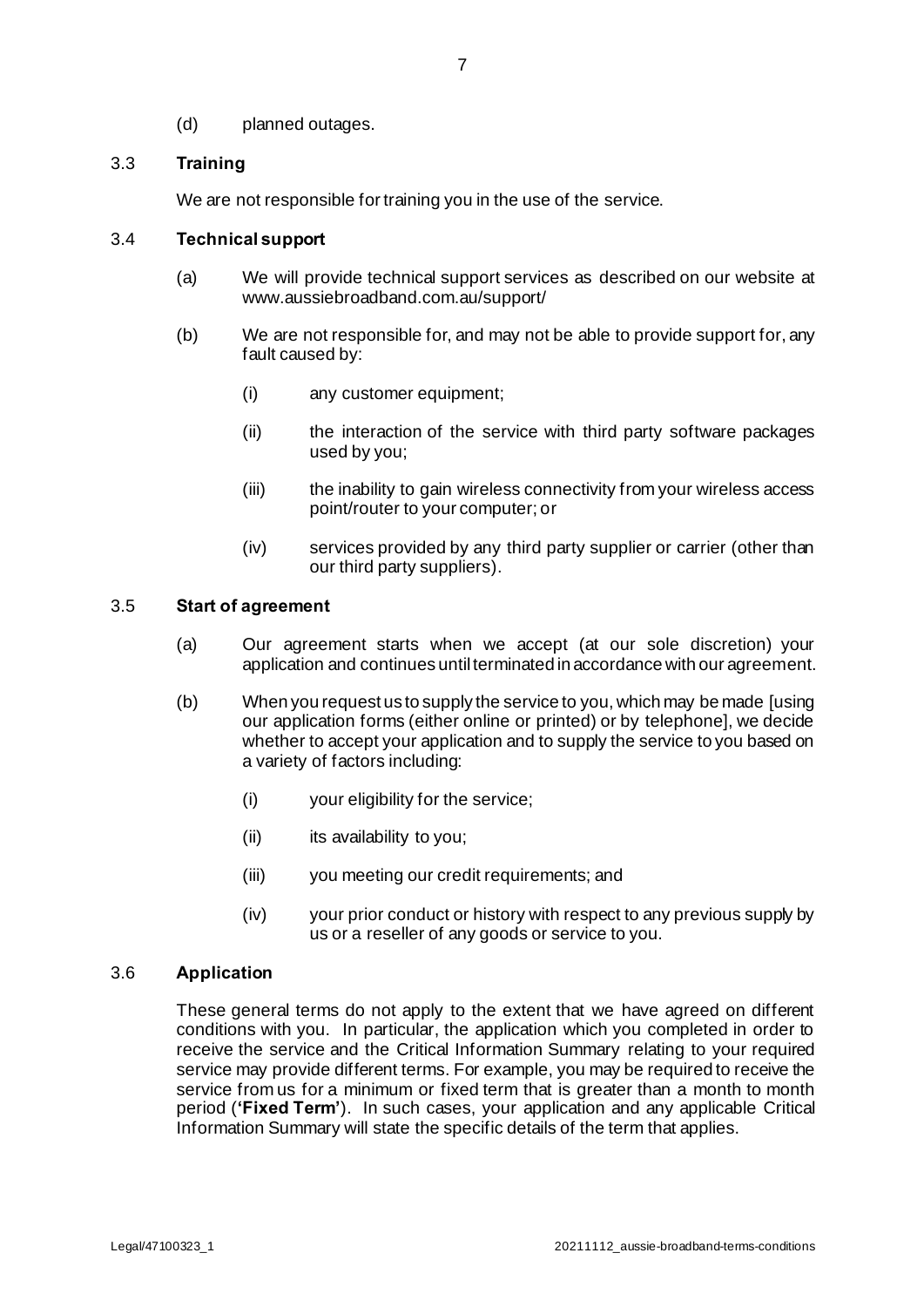## 3.7 **Third party suppliers**

You agree that we may use third party suppliers for the provision of the service to you. You will not contact any of our third party suppliers for any reason in relation to the service. You acknowledge that if you do contact one of our third party suppliers, without our agreement, you will be liable for all costs imposed on us by our third party supplier in connection with you having contacted that third party supplier directly.

## <span id="page-11-5"></span><span id="page-11-2"></span>3.8 **Changing our agreement**

- (a) During the term of our agreement, we may need to change the terms of our agreement due to circumstances beyond our control, including changes in law, urgent changes required for security reasons, changes by one of our third party suppliers of the terms on which they supply services to us or to the functionality or nature of a service or its underlying technology. We are therefore not always able to provide you with ongoing supply of a service on the same terms and conditions that existed when we first commenced providing that service to you.
- <span id="page-11-0"></span>(b) In addition to changes which we are required to make due to circumstances beyond our control, we may elect to make changes for our own purposes during the term of our agreement. Any changes we elect to make pursuant to this clause 3.[8\(b\)](#page-11-0) will take effect for your service in accordance with **Clause[s 3.9](#page-11-1)** and **[3.10](#page-12-0)** below.
- (c) You acknowledge and agree that:
	- (i) in accordance with **paragraph[s \(a\)](#page-11-2)** and **[\(b\)](#page-11-0)**, from time to time the nature of the service and the terms on which we supply the service to you may change; and
	- (ii) if we elect to change those terms we will give you notice in accordance with **Clause[s 3.9](#page-11-1)** and **[3.10](#page-12-0)** below.

## <span id="page-11-3"></span><span id="page-11-1"></span>3.9 **Your Rights if we change the agreement**

- (a) Subject to the exceptions permitted by **Claus[e 3.10](#page-12-0)**, if we make any changes which will be detrimental to you or are required to do so by law we will give you notice of any changes we propose to make to our agreement, including these general terms, at least 21 days before the date that those changes are to take effect.
- <span id="page-11-4"></span>(b) Subject to the exceptions permitted by **Clause [3.10](#page-12-0)**, if the changes we propose to make will cause more than a minor detriment to you then you may immediately cancel the affected service without incurring any early termination fee or penalty (provided that we can recover any outstanding fees incurred up to the date on which our agreement ends and any outstanding amounts that cover installation costs or equipment where such equipment can be used in connection with services provided by other suppliers), by giving us notice in writing to that effect within 42 days of the date of the notice referred to in **paragrap[h \(a\)](#page-11-3)** above.
- (c) If the date on which you give notice to us to cancel the service in accordance with **paragrap[h \(b\)](#page-11-4)** occurs after the date of the change to our agreement, the change will not apply to you. We will issue a corrected invoice or adjustment note as appropriate and, if you have overpaid as a result of the change to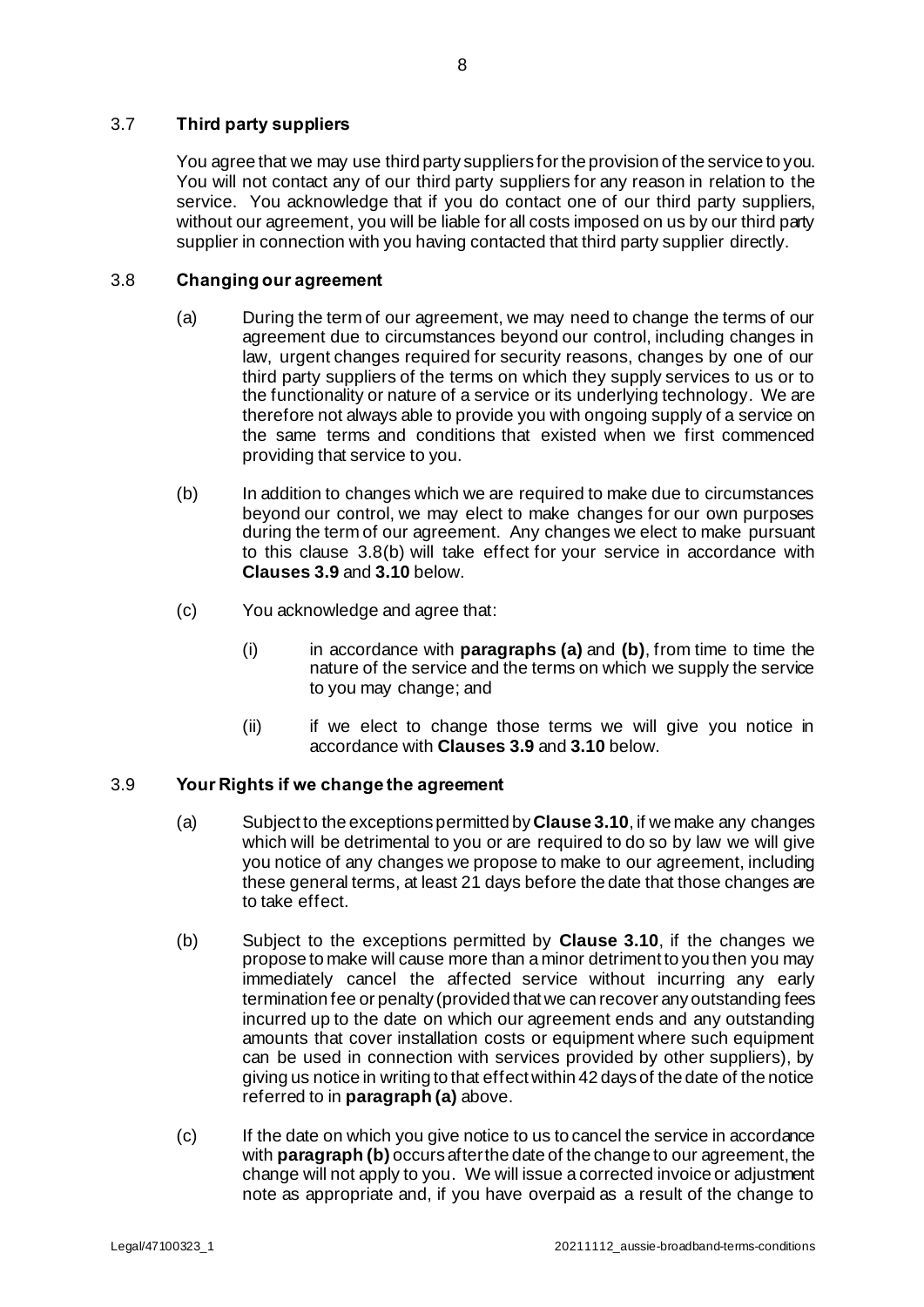our agreement, credit your account with the overpayment or, if you have cancelled your service with us, refund the overpayment promptly after deduction of any other amounts due by you to us. Upon cancellation of the service due to a change to our agreement that has more than a minor detrimental impact on you, the charge for costs of equipment that we have provided to you and that you have not paid for will be owed by you as a lump sum and payable by the relevant due date.

(d) You acknowledge and agree that if you do not give notice to us within the 42 day period referred to in **paragrap[h \(b\)](#page-11-4)**, you are deemed to have accepted our changes from the date those changes are to take effect and that our agreement, as amended by those changes, will govern the relationship between you and us from that date.

## <span id="page-12-0"></span>3.10 **Exceptions**

You acknowledge and agree that our obligation to give you 21 days' notice of our proposed changes and to afford you a right to terminate our agreement in accordance with **Claus[e 3.9](#page-11-1)** will not apply in relation to:

- (a) urgent changes we are required to make by law, for security reasons or technical reasons necessary to protect the integrity of our network;
- (b) the introduction of a new fee or an increase in an existing fee due to an additional tax or levy imposed by law (where it is fair and reasonable for us to pass that on to you);
- (c) the introduction of a new fee or an increase in existing administrative fees for ancillary services such as credit card transaction fees (provided we have offered you a reasonable alternative at the same or lesser cost to the original fee); and
- (d) increases in fees due to increases imposed on us by other suppliers (including third party suppliers) for the following types of services and charges:
	- (i) international carriage services (including for voice and data) the current fees for which are available via our website; and
	- (ii) content and premium services (including 1900 prefix services) which we resell to you from a third party, including where we collect fees from you on behalf of that third party.

Where practicable to do so, we will give you reasonable notice of the changes referred to in this **Claus[e 3.10](#page-12-0)** in accordance with the notice provisions of **Clause [17.1](#page-35-0)**.

## **FEES FOR THE SERVICE**

- 4.1 **Fees**
	- (a) You are liable to pay all fees arising out of the use of the service that we provide to you, whether that use was by you or any other person with or without your consent.
	- (b) If a service is used to access the facilities or services of another supplier, amounts charged by that other supplier are, unless our agreement specifies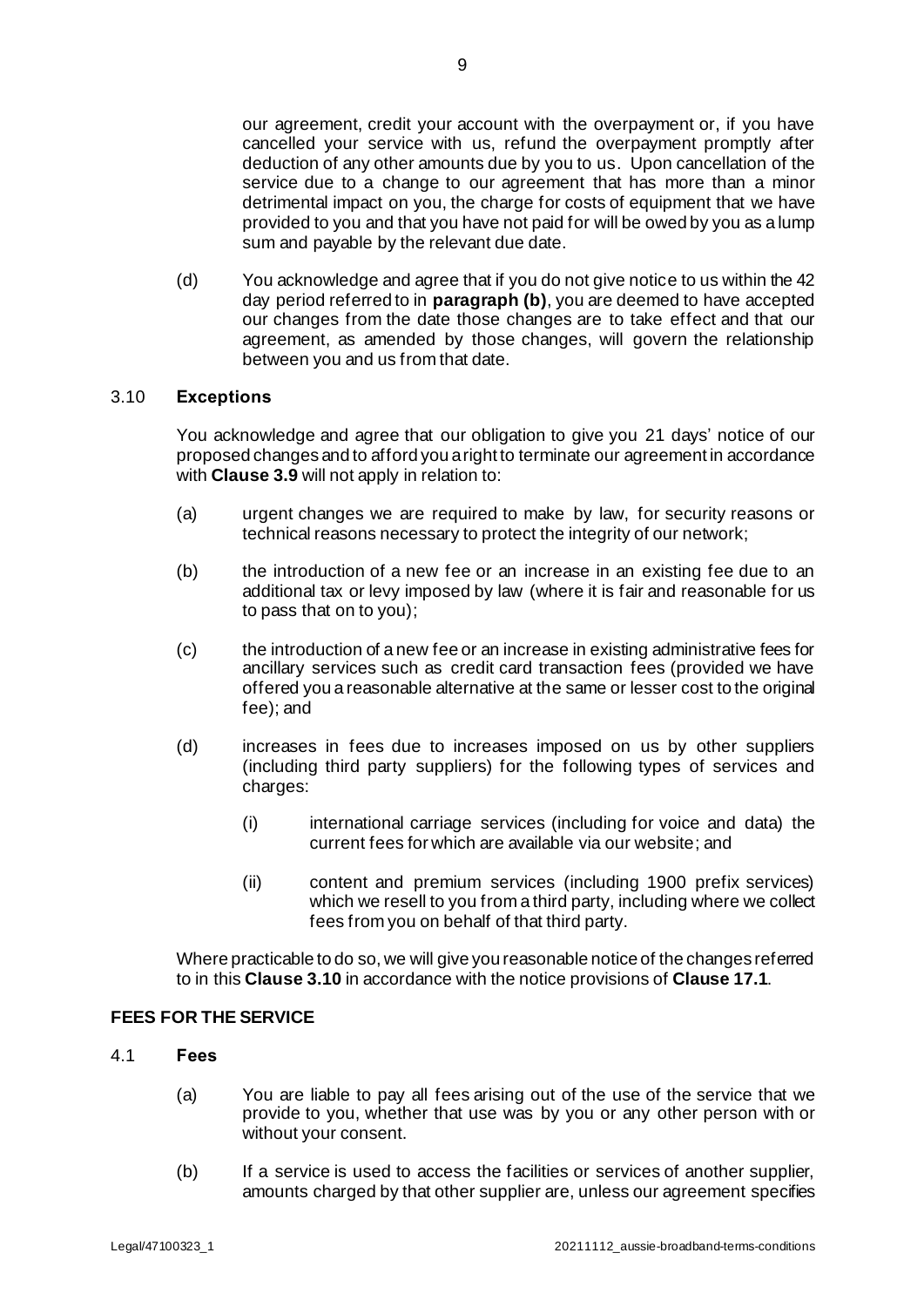otherwise, your responsibility, and you will indemnify us in relation to any such charges. If we are charged those amounts we may include them in the fees.

## 4.2 **GST**

Unless expressly stated otherwise, all amounts payable by you under or in connection with our agreement are inclusive of GST. If GST is payable on a taxable supply made to you, the amount payable by you for that taxable supply will be the amount expressed in our agreement or the relevant document connected with our Agreement.

## 4.3 **Invoicing**

- (a) We will provide an invoice for the service on the date that your connection becomes active and each month thereafter.
- (b) If you have a direct debit in place for any service, your credit card or bank account will be debited on the due date.
- (c) Monthly fees (if applicable) are billed in advance and any applicable usage or excess usage charges are billed in arrears.
- (d) Any applicable connection fees and additional hardware, where possible, will be billed on your first invoice.
- (e) We may invoice you for the service, plus any applicable GST. We may vary invoice frequency upon giving you reasonable notice. All portions of your use of the service are charged for and unused allocations are not transferable or refundable. We reserve the right to reissue an invoice if any error in the amount shown as owing on the invoice is subsequently discovered.
- (f) We may issue an interim bill in the following circumstances:
	- (i) you change your existing plan;
	- (ii) you request a new service to be connected;
	- (iii) you relocate an existing service;
	- (iv) you request to be invoiced for any 'unbilled' charges;
	- (v) we have reasonable grounds to believe that you may be a credit risk; or
	- (vi) as otherwise agreed with you.
- (g) We will refund or credit any overpayment due to a variation in the fees or cancellation of a service. If we have undercharged you, you will be liable for any underpayment.

#### 4.4 **Calculation of fees**

Fees are calculated by reference to data recorded or logged by us. Records held by us will be conclusive evidence of the usage of your service and charges payable by you.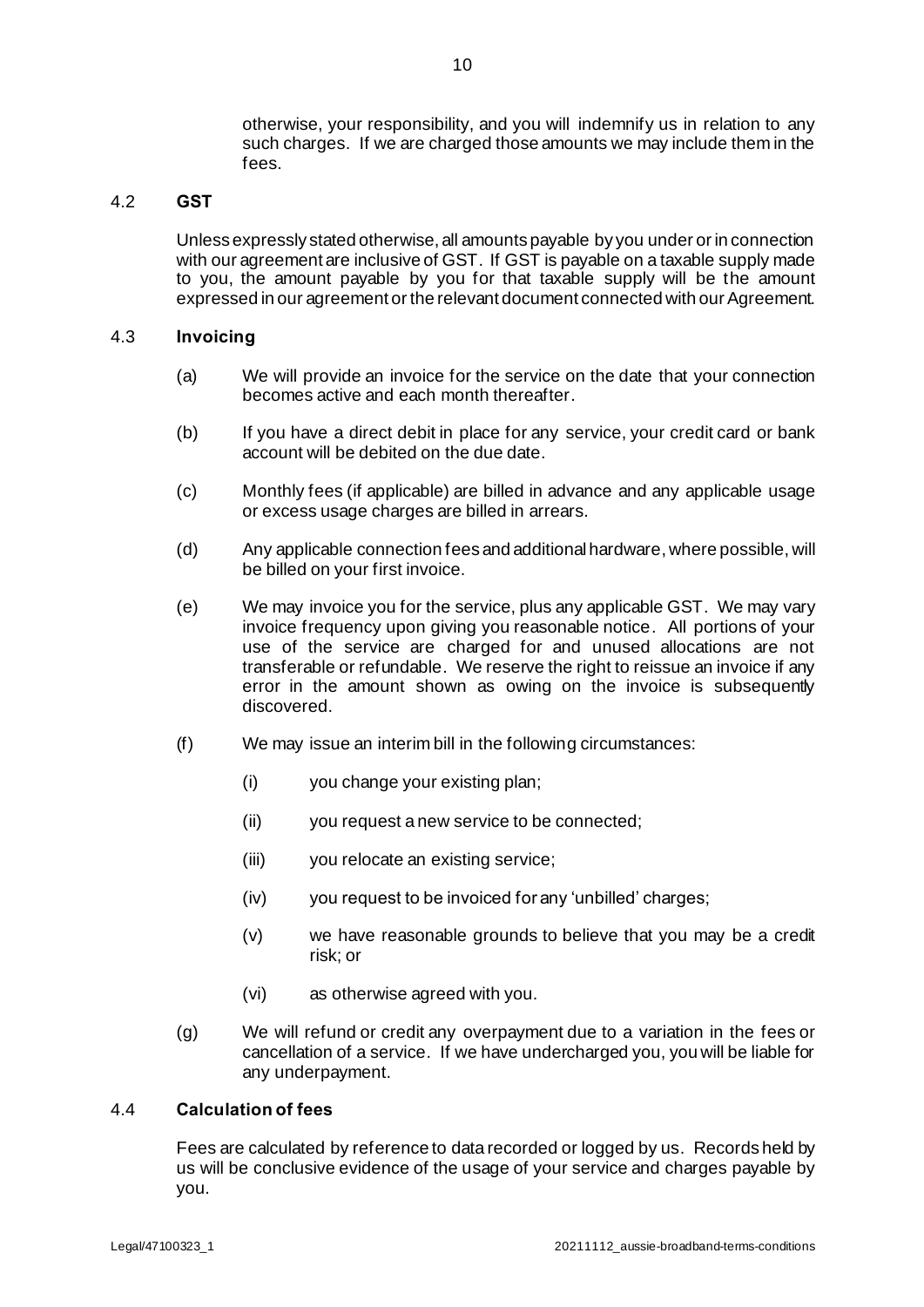## 4.5 **Time for payment**

All fees must be paid in full by the due Date. We reserve the right to charge Interest on any unpaid amount from the due date until the date of payment in full.

#### 4.6 **Methods of payment**

- (a) Payment for services must be made by credit card standing authorisation or direct debit.
- (b) We reserve the right to charge you for any fees that we incur from, or must pay to, your bank. If there is any payment discrepancy or disagreement about bank charges applied, you should contact us before your bank and we will try to resolve the issue. If you contact your bank and we incur a bank fee as a result, we reserve the right to pass this fee on to you.
- (c) If your preferred payment method is initially declined, we reserve the right to continue to attempt to take payment for up to 10 business days after the initial due date.

## <span id="page-14-1"></span>4.7 **Service restriction for non-payment**

We reserve the right to:

- (a) physically disconnect the service if fees or any other amount payable by you remains unpaid 21 days after the applicable due date (unless we have received written notice from you of a legitimate dispute of those fees or other amount prior to the due date and that dispute remains unresolved); and
- (b) restrict the service if you fail to pay the outstanding amount in full within 5 business days after we give you a notice demanding payment of the fees, which, for the avoidance of doubt, will include any administrative fees.

#### 4.8 **Dishonoured direct debit transaction or credit card authorisation**

In addition to any other rights that we have under the agreement in relation to late payment, if an invoice is paid by direct debit or credit card authorisation and the payment is declined by the bank, we reserve the right to pass any bank fee that we incur as a result of the declined or dishonoured transaction on to you.

#### 4.9 **Debt recovery services**

We may use debt recovery services to recover any outstanding fees (including any administrative fees). You may be liable for any charges and collection costs, such as legal costs.

## <span id="page-14-0"></span>4.10 **Early termination fee**

You may cancel the service at any time in accordance with **Clause [12.1\(a\)](#page-26-0)**. However, if your application records that you have agreed to receive the service from us for a fixed term and you cancel the service before the expiry of the fixed term, you will be liable to pay an early termination fee.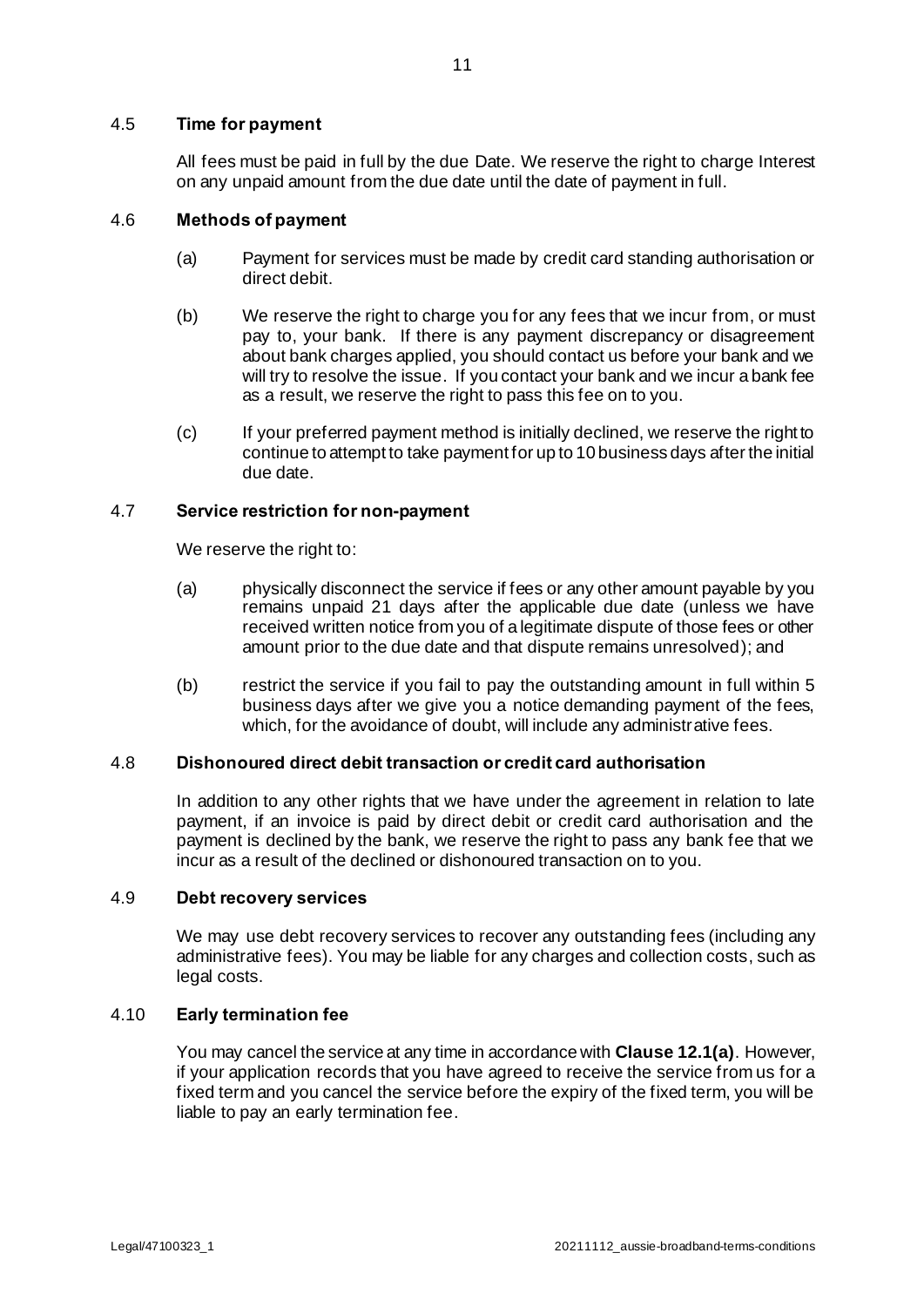## <span id="page-15-2"></span>4.11 **Refunds and credits**

- (a) The set-up fee is processed upon the start date for your service and is nonrefundable unless we are unable to provision the service you have requested.
- (b) If your account for the service is terminated and monies are owed to you by us (for example, for the unexpired portion of any fee paid in advance by you), you agree that we may deduct any outstanding fees on final settlement of your account and state on your final invoice (as applicable) the amount credited to you or the amount you must pay to us.
- (c) You may elect to claim a refund for any amount credited on your final invoice or apply the credited amount to another service we may supply to you by notifying us within 90 days of your receipt of the final invoice.

## <span id="page-15-3"></span><span id="page-15-0"></span>4.12 **Prepayment**

- (a) If, at the time of your application, we have reasonable grounds to believe that you may be a credit risk, we may request that you pay in advance the estimated cost of using the service for an invoice period. You must disclose to us if you are bankrupt at the time of your application or become bankrupt at any time whilst you are accessing a service from us.
- (b) We may decline your application or cancel, restrict or disconnect the service if you do not provide the prepayment in advance when requested to do so in accordance with **paragrap[h \(a\)](#page-15-0)**.
- (c) If we cancel or disconnect all of the services, we will return to you that portion of the prepayment that is not required to meet any outstanding fees.

## <span id="page-15-1"></span>4.13 **Disputed invoices**

- (a) If you dispute an invoice or claim a refund for overpayment of any fees under our agreement you should do so within 5 months of the date of the invoice to which the disputed amount or alleged overpayment relates.
- (b) Nothing in this **Claus[e 4.13](#page-15-1)** limits your right to issue proceedings in relation to a disputed invoice or alleged overpayment.

## 4.14 **Cancellation, restriction or disconnection for non-payment**

- (a) If we cancel or disconnect the service for non-payment, you remain liable for all fees and other liabilities incurred before the date of cancellation or disconnection of the relevant service.
- (b) If we restrict the service for non-payment, it will continue to accrue regular monthly charges, therefore you will be liable for all fees and liabilities incurred before the date of restriction, as well as ongoing charges and fees until the service is either paid up to date, cancelled or disconnected.

## 4.15 **Set off**

Unless we agree in writing, you must pay the fees without any set off, counterclaim or deduction.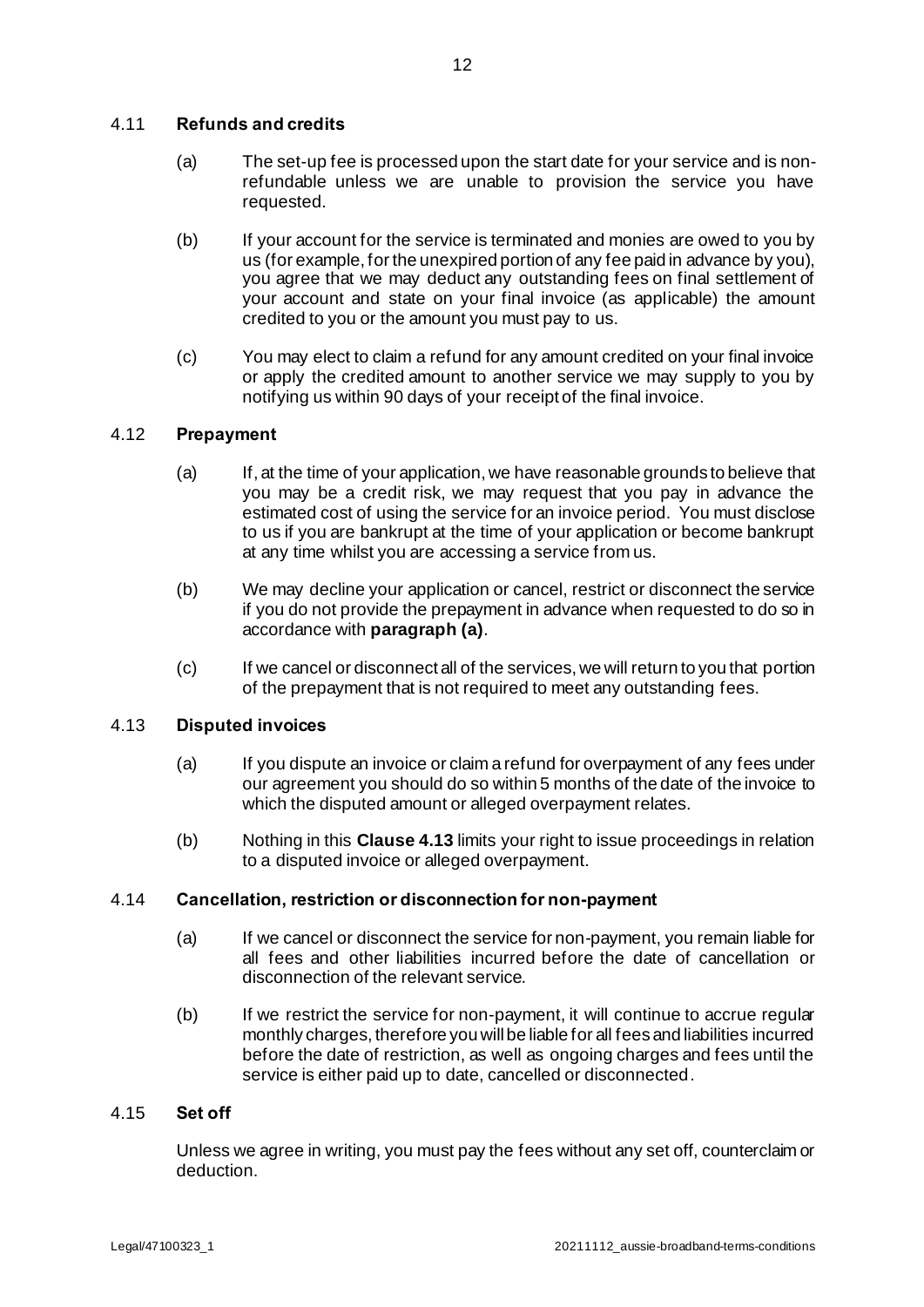## **TRANSFER OF YOUR SERVICE FROM US TO ANOTHER SUPPLIER**

## 5.1 **Transfer**

If you ask us to transfer any of the services to another supplier, you remain liable to us for any amount payable in relation to the supply of the services up to the date on which we transfer those services to another supplier. You will pay us that amount by the applicable due date.

## 5.2 **Termination of services on transfer**

The provision of services ceases on the date on which we transfer your services to another supplier.

## 5.3 **Invoicing**

We will endeavour to invoice you for fees incurred in relation to services that you transfer to another supplier within the next normal billing period. If, after that time, we become aware of other fees or amounts (including fees payable to any other supplier) for those services up to the date of transfer, or we resolve any dispute so that any liability relating to those services is quantified and payable by you, then you will pay us all such amounts within 7 days of your receipt of our invoice for them.

## 5.4 **Indemnity**

We will not accept liability for any amounts owing by you to a supplier or other person. You must indemnify us against any claim made by a supplier or other person against us in relation to any such amounts.

#### <span id="page-16-0"></span>**PERSONAL INFORMATION**

#### 6.1 **Consent to collection and use**

You consent to us obtaining, using and disclosing your personal information for any of the purposes specified in this **Clause [6](#page-16-0)**. If you choose not to provide all or part of the personal information we request (which will include date of birth), or you provide us with false personal information, we may not be able to provide you with the services, or we may refuse to provide or limit the provision to you of any service or credit.

#### <span id="page-16-1"></span>6.2 **Use of personal information**

- (a) You authorise us to collect, use and disclose personal information (including details of your account and information relating to the use of your service) which you provide to us in connection with the supply to you of the services (including for direct marketing purposes in accordance with **claus[e 6.2\(e\)](#page-18-0)** below), to our third party suppliers, our agents, debt collectors, credit reporting agencies and our contractors and use that information for the purpose of managing your account or as otherwise necessary to fulfil our obligations under our agreement.
- <span id="page-16-2"></span>(b) In particular, you acknowledge and agree that we will use your personal information:
	- (i) to identify you and to assess your application;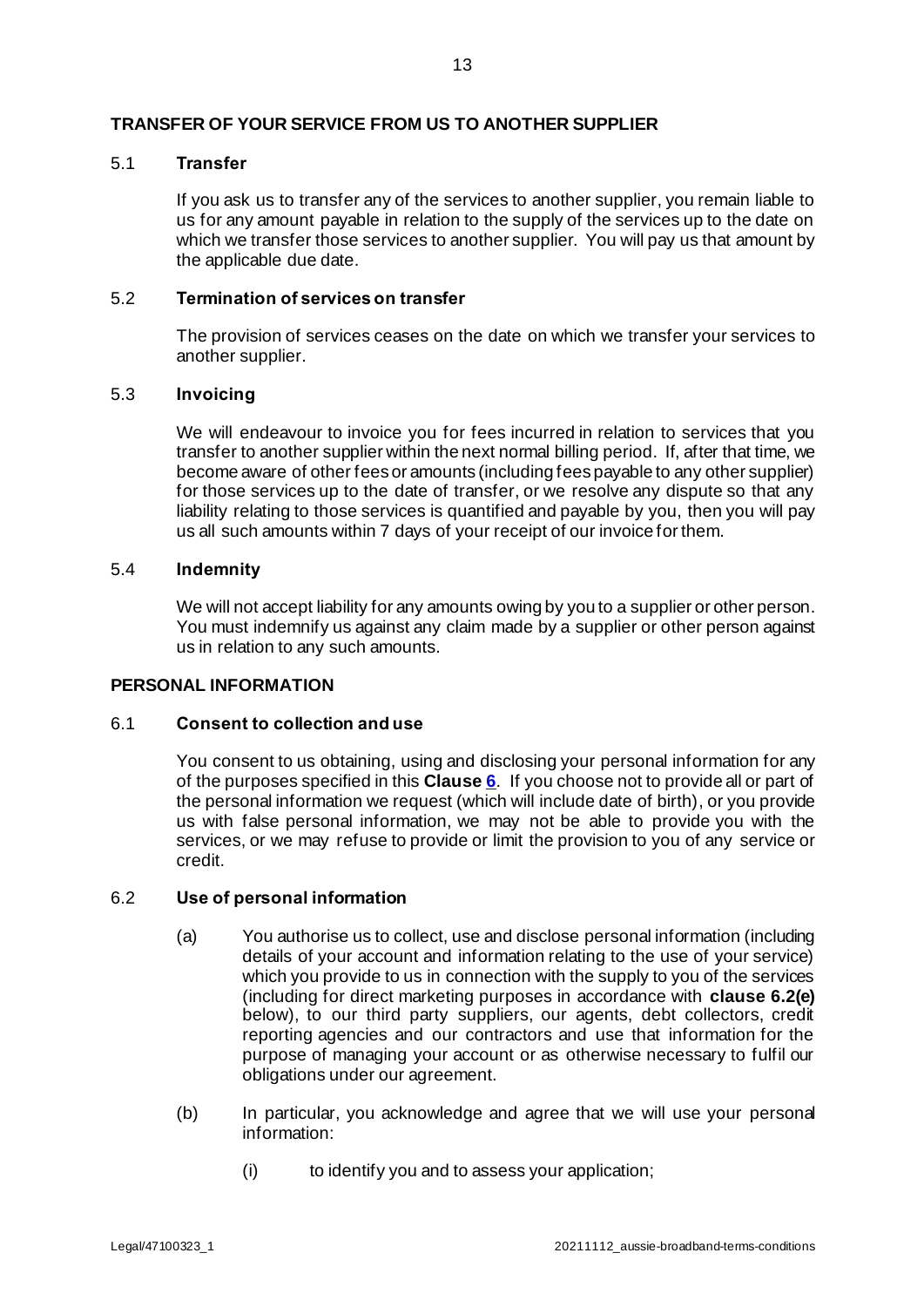- <span id="page-17-1"></span>(ii) to supply the services and equipment to you (including for investigation or resolution of disputes relating to any services and equipment provided to you);
- (iii) to issue you with invoices and to collect fees and any other debts you owe to us in connection with our agreement;
- (iv) for the purposes of preventing fraud or any other illegal activity; and
- (v) for all other purposes reasonably required to provide the services to you.
- (c) You agree that we may disclose your personal information:
	- (i) to other suppliers for the purpose of enabling us to provide the services and equipment to you (including for the purpose of provisioning services or equipment and providing particulars of calls and call charges to those suppliers for interconnection and invoicing purposes);
	- (ii) to any other person who provides services to us in connection with the services and equipment we supply to you (including to our resellers, outsourced installation and repair service companies, outsourced billing companies and debt-recovery agencies);
	- (iii) to credit reporting agencies for the purposes referred to in **clauses [6.3](#page-18-1)** and **[6.4](#page-19-0)**;
	- (iv) if you elect to participate in a loyalty program with us, to other persons with whom we have established or will establish the loyalty program to enable you to participate in it;
	- (v) to anyone to whom we are permitted to assign or transfer this agreement in accordance with **clause [16.2](#page-35-1)**;
	- (vi) to government agencies, law enforcement authorities and other persons as required by law, including disclosures to the manager of the Integrated Public Number Database (as noted in **Clause [6.2\(d\)](#page-17-0)**); and
	- (vii) to any other person, where you have given us consent to do so.
- <span id="page-17-0"></span>(d) We are required by law to provide your name, address, telephone service number and other public number customer details to the manager of the Integrated Public Number Database (**IPND**) for the Approved Purposes. Unless you specify otherwise in your application:
	- (i) your telephone service number for a fixed or landline service will be recorded as a 'listed number'; and
	- (ii) your telephone service number for a mobile service will be recorded as an 'unlisted number'.

Unlisted service information is marked and controlled by the manager of the IPND to ensure that it is only used for the relevant Approved Purposes (unlisted numbers or suppressed address listings recorded in the IPND are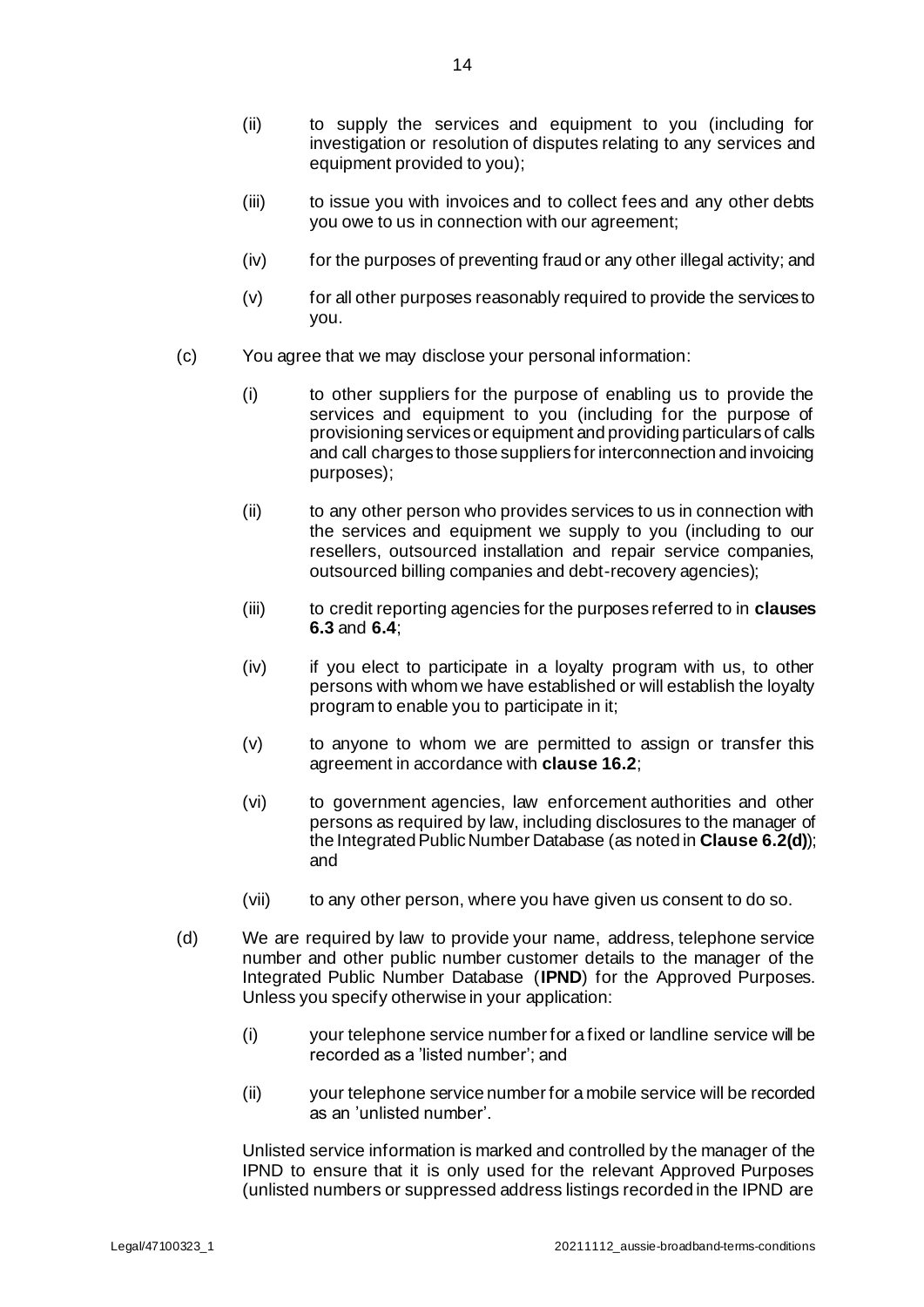not available to the general public via public number directories or directory assistance services). You must notify us of any change to your IPND data and you may request changes to the listing status of your service by contacting us on 1300 880 905.

- <span id="page-18-0"></span>(e) Unless you ask us not to use your personal information for direct marketing purposes, we will use, and disclose your personal information to our related bodies corporate, agents, affiliates, franchisees, resellers, equipment suppliers and any other suppliers of products or services with whom we have engaged in a joint initiative, for the purposes of informing you of other products and services offered by us and by any of these other entities. If we are permitted to use your personal information for direct marketing purposes, you consent to us sending direct marketing information to you:
	- (i) by post to your address (as listed in our records);
	- (ii) by email to your email address (as listed in our records);
	- (iii) on or with the invoices we issue to you for services; and
	- (iv) by calling you (including by leaving a recorded message) on the telephone number applicable to your service or other contact number that you have specified on your application.

If you do not wish to receive direct marketing in accordance with this **Clause [6.2](#page-16-1)[\(e\)](#page-18-0)**, please call 1300 880 905.

## <span id="page-18-2"></span><span id="page-18-1"></span>6.3 **Consent to credit check**

- (a) Your personal information in our possession, whether collected by us from you or obtained from a third party, may be disclosed by us to a credit reporting agency for the purposes of providing the services to you.
- (b) For the purposes of **Clause [6.3\(a\)](#page-18-2)**, personal information which may be disclosed by us to a credit reporting agency consists of:
	- (i) identity particulars such as your name, gender, address (and previous two addresses), date of birth, name of employer and drivers licence number;
	- (ii) your application for commercial credit (including the amount requested);
	- (iii) the fact that we are a current credit provider to you;
	- (iv) information that, in our opinion, you have committed a serious credit infringement, including:
		- (A) by conduct which is fraudulent or shows an intention not to comply with your credit obligations;
		- (B) an undisputed account is overdue by more than 60 days, where we have started debt collection action against you;
		- (C) cheques drawn by you or debits from your bank account or credit card have been dishonoured more than once; and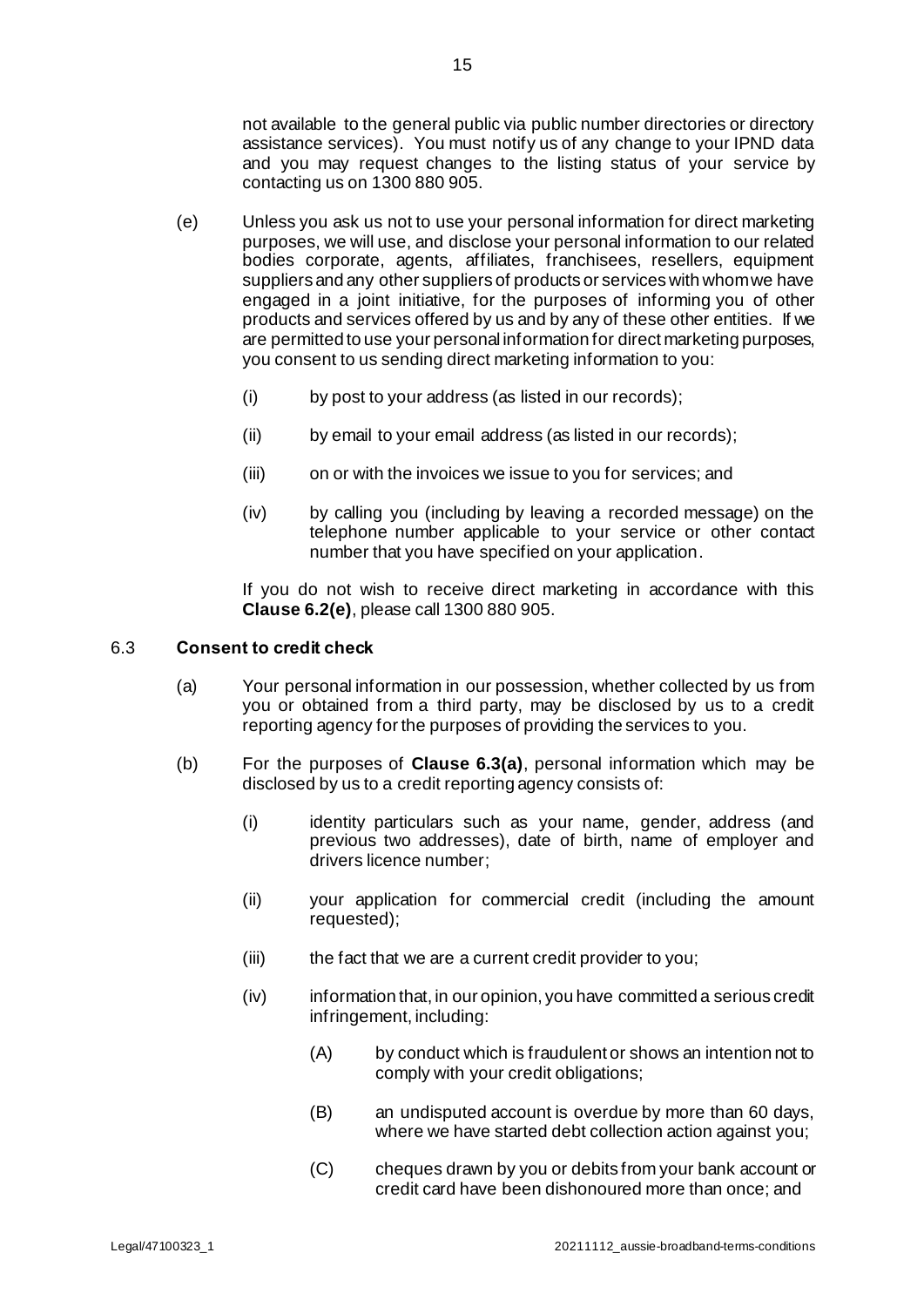- (v) advice that accounts are no longer overdue in respect of any default that has been listed.
- (c) The information specified in **paragraph [\(b\)](#page-19-1)** may be given before, during or after the provision of credit to you.

## <span id="page-19-0"></span>6.4 **Use of credit report**

- (a) You agree that a credit report which contains personal information concerning you may be given to us by any credit reporting agency for the purpose of either assisting us to assess your creditworthiness or in collecting payments that are overdue.
- <span id="page-19-1"></span>(b) You agree that we may disclose a credit report or other report relating to you and any personal information derived from that report, to any other credit provider for any of the following purposes, namely:
	- (i) the assessment by us or the other credit provider of your creditworthiness;
	- (ii) the collection by us or the other credit provider of payments that are overdue; or
	- (iii) the exchange of information between us and the other credit provider for the purposes referred to in **subparagraph[s \(i\)](#page-16-2)** and **[\(ii\)](#page-17-1)**.
- (c) The information which may be exchanged pursuant to **paragrap[h \(b\)](#page-19-1)** can include anything about your credit worthiness, credit standing, credit history or credit capacity that credit providers are allowed to exchange under the Privacy Act.
- (d) You agree that a trade insurer may obtain a credit report about you for the purpose of assessing whether to provide trade insurance to us in relation to your application for commercial credit.

#### 6.5 **Access to information**

Where we hold any personal information about you, you may request access to that information. We will provide you with access to most personal information that we have about you (once we have verified your request is in good faith). In some cases that will not be possible, in which case, we will tell you why.

#### <span id="page-19-2"></span>6.6 **Compliance**

To the extent that you provide us with personal information that you have collected or accessed for the purposes of receiving the services, you must:

- (a) comply with the Privacy Act;
- (b) comply with any reasonable direction that we may give regarding how to comply with any such legislation;
- (c) obtain the informed consent of any individual whose personal information you intend to provide to us that allows us to collect, use, disclose and store that information for the purposes of providing you with the services or as otherwise contemplated by our agreement;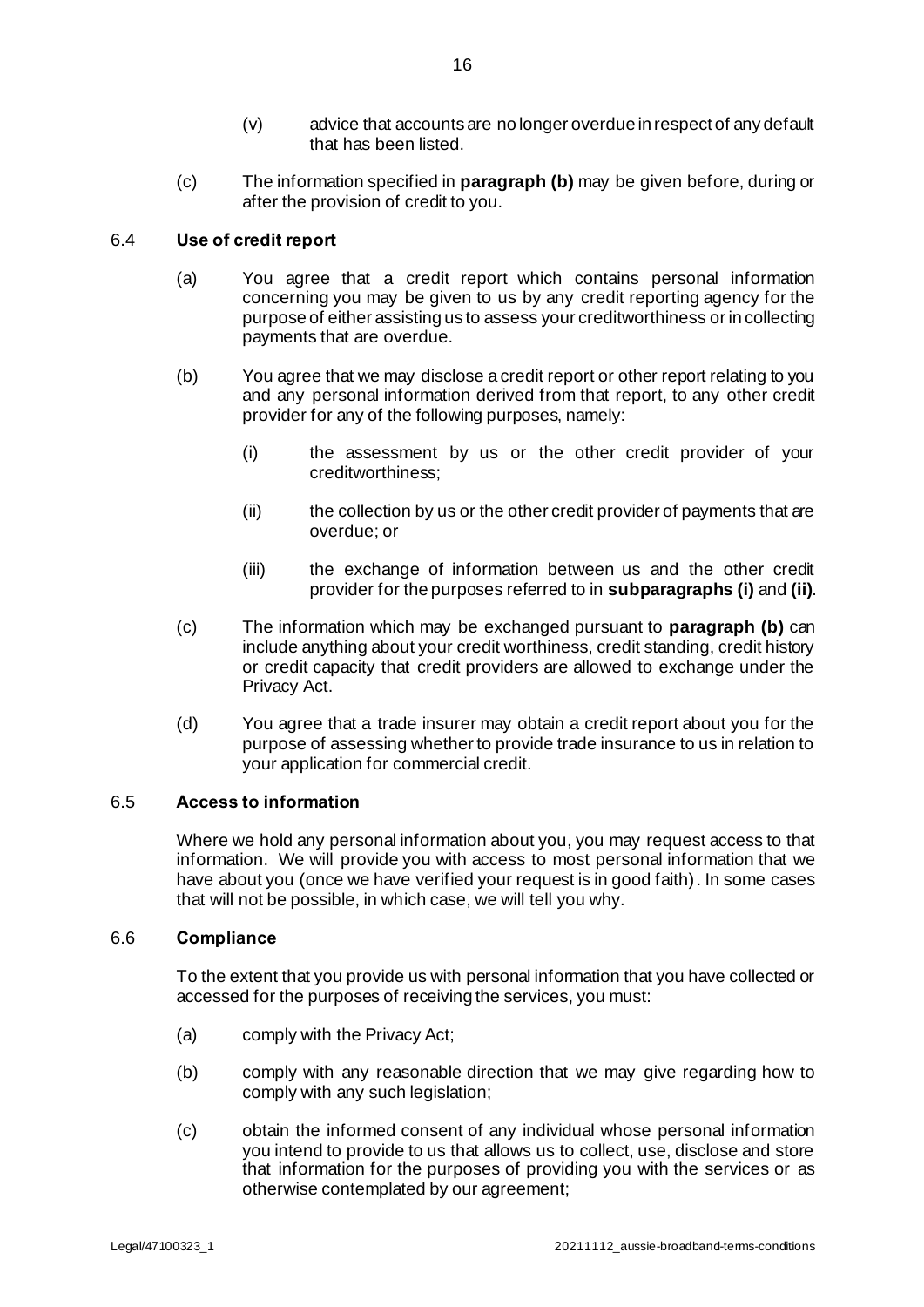- (d) notify us of any changes to that personal information of which you become aware;
- (e) notify us of any complaint made by an individual in respect of their personal information; and
- (f) cooperate with us in the resolution of any complaint alleging a breach of the Privacy Act, a privacy policy or an approved privacy code.

## <span id="page-20-0"></span>6.7 **Records**

You must keep sufficient records in respect of personal information that you collect, store, use and disclose pursuant to our agreement to enable us to determine whether you are complying with your privacy obligations under our agreement, and must provide us with access to such records at our request.

#### 6.8 **Indemnity**

You warrant that any personal information that you provide to us is complete and accurate and agree to indemnify us against any claim incurred by us that relates to your failure to comply with **Clause[s 6.6](#page-19-2)** and **[6.7](#page-20-0)**.

## **CONFIDENTIALITY**

## 7.1 **Confidential information**

We retain all rights (including intellectual property) in any information we provide to you relating to the equipment, the services or to the provision of the services which, by its nature or the circumstances of its disclosure to a recipient, is or could reasonably be expected to be regarded as confidential (**confidential information**).

## 7.2 **Protecting confidentiality**

You will not disclose confidential information to any third party and will not allow any written or electronically recorded confidential information to be copied or disclosed to a third party without our consent (unless you are required to do so by Law or the information has entered the public domain other than through a breach of confidence). You may also disclose confidential Information to your professional advisers on condition that they also agree to keep the information confidential.

## 7.3 **Obligations on termination**

On termination of the services for any reason, you will return the confidential information and all copies of it to us or as we otherwise reasonably direct. if you have destroyed all copies, or any of them, you will give us a written declaration to that effect upon our demand following termination of the services.

#### 7.4 **Restrictions on use**

You will not use information that you acquire from us for any purpose unauthorised in writing by us or in any manner that may cause us loss, whether by way of damage to our reputation, financial loss or otherwise.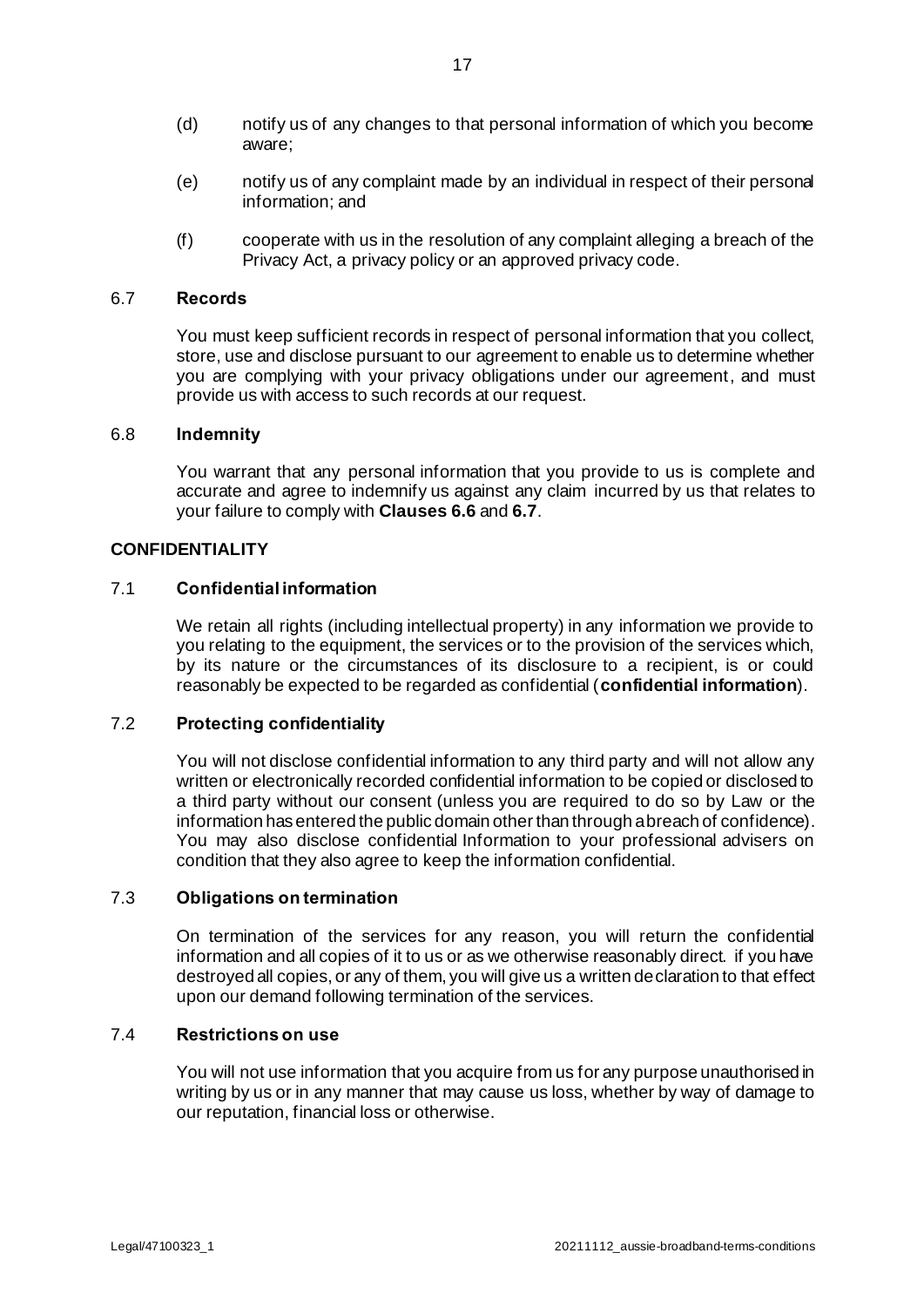## **YOUR OBLIGATIONS**

#### 8.1 **Compliance**

You are responsible for the use of your service and you will not use your service other than in accordance with our agreement including our fair use policy, laws, and obligations applicable to the services and their use.

#### 8.2 **Obligations**

- (a) In providing the services to you, you agree that we, or a third party supplier, may take any steps deemed necessary in order to comply with the law, industry codes of practice or under direction from a relevant regulatory authority or court order, including:
	- (i) intercepting communications made using a service; and
	- (ii) monitoring and retaining data accessed or transmitted by you while using the service.
- (b) You must not do or allow to be done, in relation to a service, any of the following:
	- (i) engage in denial-of-service attacks, or allow a computer under your authority to be used as part of one;
	- (ii) obtain or attempt to obtain unauthorised access to or control of any other computer or network;
	- (iii) scan ports on other computers or otherwise probe them for means of access or vulnerabilities;
	- (iv) spread (either deliberately or through want of reasonable care) any virus, trojan horse or other harmful action;
	- (v) breach any Law regulating content on the Internet or email;
	- (vi) contravene the Privacy Act, the National Privacy Principles, or any guidelines made under them; or
	- (vii) send spam.
- (c) If we or a third party supplier provide you with any software, you will only use it in accordance with its licence terms as notified to you from time to time.
- (d) Except to the extent that we have specifically agreed otherwise, you agree not to resell the service, nor to establish, maintain or permit multiple concurrent connections to the service, nor to connect the service to a local area network, except if the service is designated by us as one which supports use of a local area network.

Except to the extent that we have specifically agreed otherwise, you are solely responsible at your own expense for providing and maintaining the modem and all other customer equipment and equipment necessary for the service.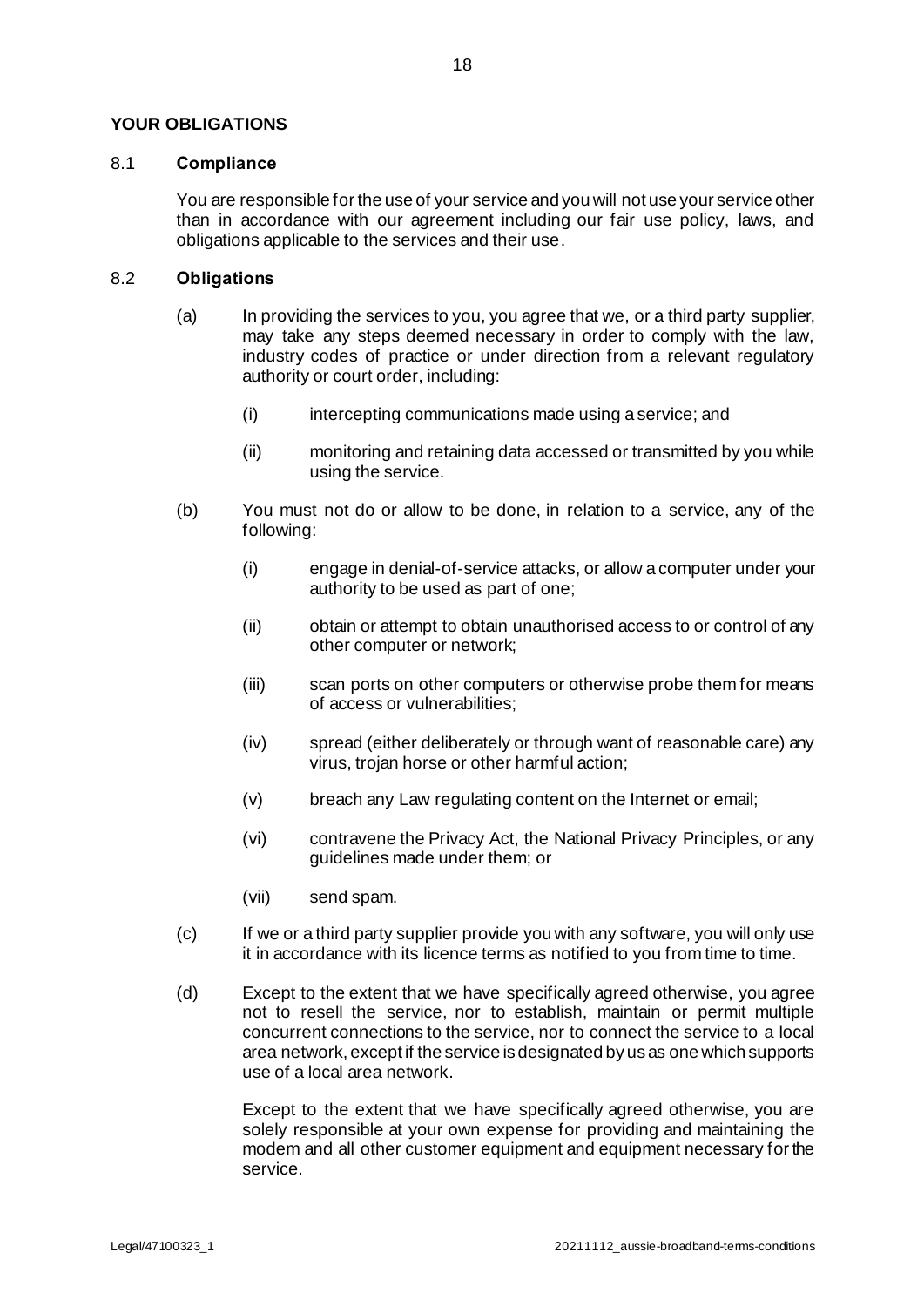- (e) To the extent permitted by law, you acknowledge and agree that:
	- (i) continuity and speed of access to the internet depend on a wide range of factors, many of which are beyond our control;
	- (ii) we have no control over the accuracy or appropriateness of any information on the internet;
	- (iii) we are not responsible for any software or data available on the internet;
	- (iv) if we provide to you technical or other support or advice in relation to any matter which is outside our direct responsibility under this agreement, we do so only in an attempt to assist you and without incurring any liability other than any which cannot lawfully be excluded.

## 8.3 **Internet security**

You acknowledge and accept that any access to the internet involves security risks and that new threats to Internet security are continually evolving. You accept responsibility for maintaining your own security and acknowledge that we have recommended that you should at least:

- (a) maintain and protect your user identity, email address and password (keeping the password secure, including not disclosing it, avoiding the use of dictionary words, names or dates, changing it regularly, not keeping it in writing or storing it on a computer);
- (b) use and keep current anti-virus software and firewall;
- (c) restrict access to equipment;
- (d) not accept emails or files from unknown sources;
- (e) protect users from unsuitable internet content;
- (f) keep up to date on Internet security issues; and
- (g) avoid unexpected data fees or shaping by regularly monitoring your data usage.

#### 8.4 **Information**

You warrant that the information supplied by you in relation to our agreement is true and correct. You will promptly inform us of any changes to this information.

#### 8.5 **Assistance**

For the duration of our agreement, you will provide us free of charge with all assistance, information, access, facilities and services reasonably required by us to enable us to perform our obligations under our agreement, including use of customer equipment (including PABX and key system equipment) and any other telecommunications facilities which you own or control, if required.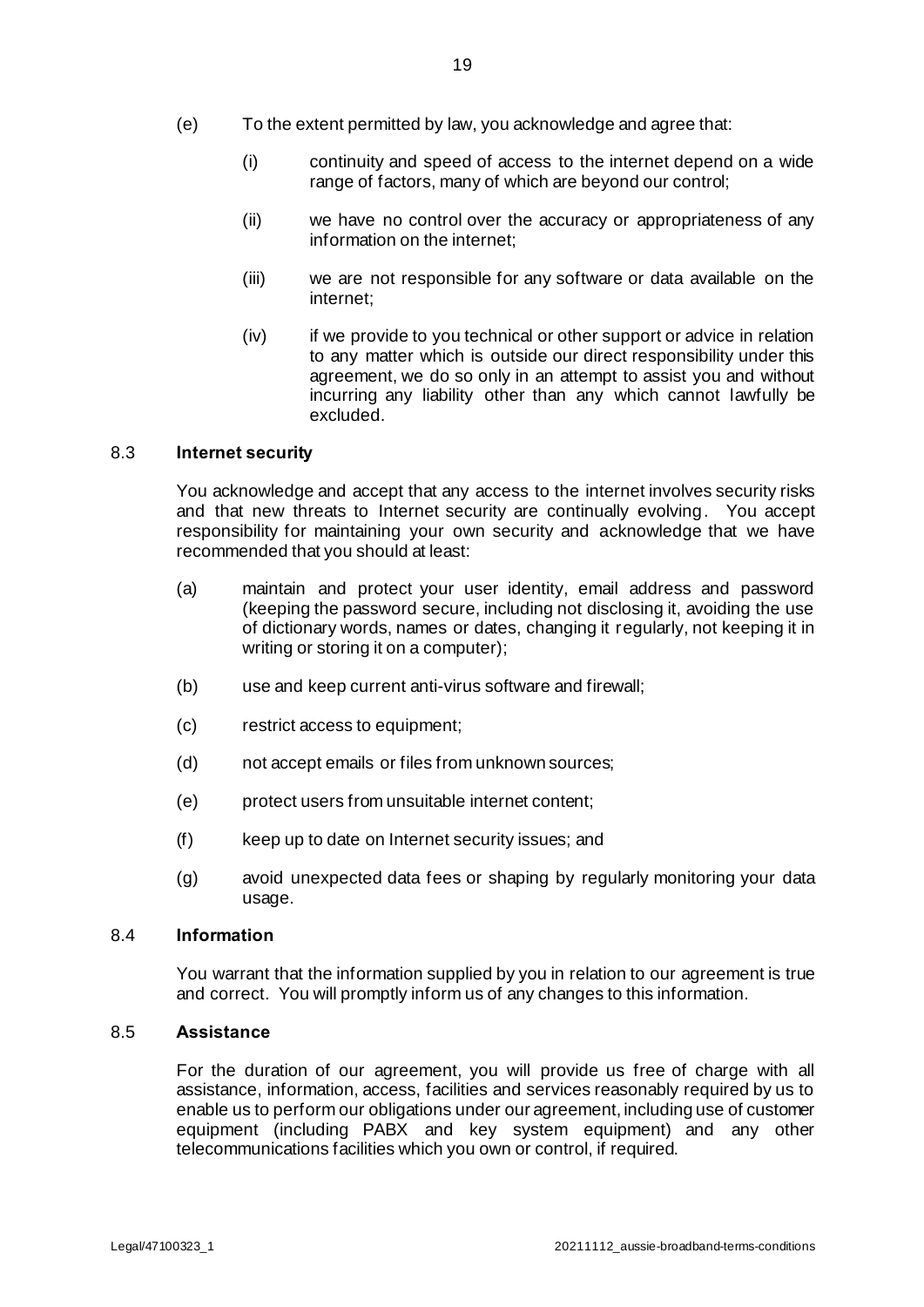## **USE OF SERVICES**

## 9.1 **Interference**

If inadequate capacity in the customer equipment or equipment or your use of the service interferes, or in our opinion threatens to interfere, with the efficiency of any network used in the supply of the services, you must follow our directions or the directions of the relevant network operator on how to end or avoid that interference.

## 9.2 **Use of services**

you must:

- (a) ensure the services are used solely for their intended purpose;
- (b) notify us immediately of any security breach (suspected or otherwise) regarding the service or your confidential password or customer login; and
- (c) not permit any other person to resell or purport to resell any service.

## 9.3 **Technical regulation**

You must not connect or maintain a connection to a facility used in connection with the supply of Services to you or other parties that does not comply with technical codes, standards or regulations made under the Telecommunications Act, any declaration or other requirement of the ACMA or any code, standard or guideline published by Communications Alliance Ltd.

#### <span id="page-23-1"></span>9.4 **Illegal use**

You must not use or allow another person to use a service to transmit or publish any material that is defamatory towards any person, or in breach of copyright, any obligations of confidentiality or otherwise in breach of any law. If you breach this clause, we may suspend, restrict or cancel the service in accordance with **Clause [12.4\(f\)](#page-28-0)**. You will indemnify us against any claim that we suffer as a result of your use of the service to commit an offence or otherwise breach this **Claus[e 9.4](#page-23-1)**.

## <span id="page-23-0"></span>**EQUIPMENT WE SUPPLY TO YOU**

## 10.1 **Service equipment**

For business and small business customers, if we, or our third party supplier, provides a facility or any item of equipment (**service equipment**) to you for use in the provision of the services (but we do not sell that service equipment to you):

- (a) risk in the service equipment passes to you on delivery;
- (b) that service equipment always remains our property unless, in our sole discretion, we deem that title has passed to you;
- (c) you must not register any interest in the service equipment under the PPSA and agree that we or our third party supplier may register an interest in the service equipment under the PPSA.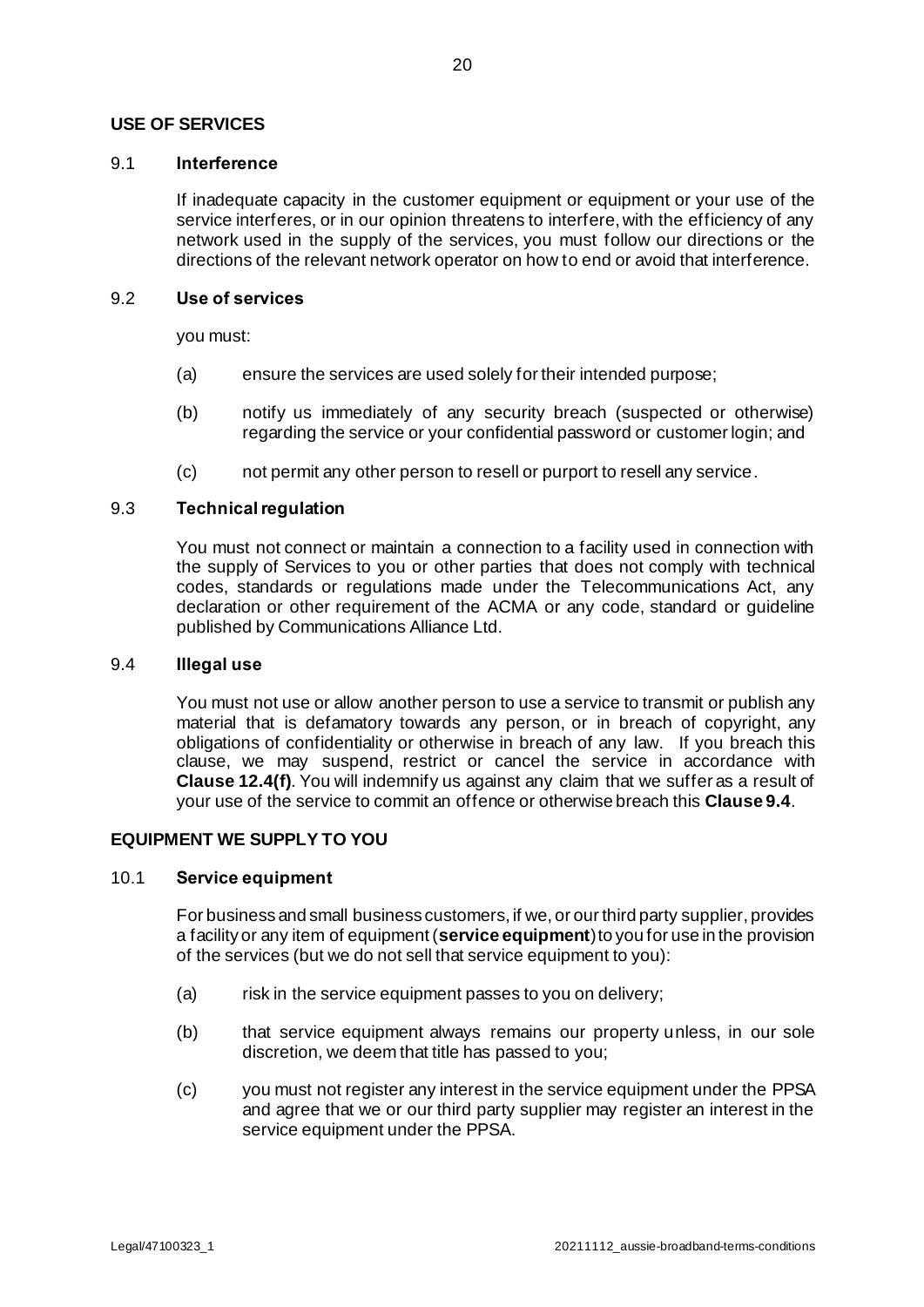- (d) you will allow us to and, where applicable, will ensure that the landlord allows us to, remove the service equipment from the premises where it is installed upon expiry or termination of the supply of the services;
- (e) you will not part with possession of the service equipment except to us;
- (f) if we are unable to recover the service equipment, we may recover the value of it as a debt due by you, including offsetting the value of the service equipment against any monies owed to you by us;
- (g) you indemnify us against any loss or damage to the service equipment, unless that loss or damage arises from fair wear and tear; and
- (h) you must:
	- (i) not remove or obscure any identification marks on the service equipment;
	- (ii) comply with our reasonable instructions to protect our ownership of the service equipment; and
	- (iii) not do anything which might detrimentally affect our ownership of the service equipment.

## 10.2 **Changes to service equipment**

We may, in our sole discretion and at any time, replace any of our service equipment. If we have agreed to provide a service to you for a fixed term, replacement of service equipment will be subject to our obligations under **Clauses [3.8](#page-11-5)** and **[3.9](#page-11-1)**.

## 10.3 **Access**

- (a) You will allow us access to the service equipment during business hours (or at such other times as we arrange with you), and this right of access will not end until all service equipment is returned to us, even if the services have been cancelled.
- (b) We (or a third party supplier) may need access to your premises from time to time in connection with the provision and maintenance of the service equipment or a service. If you do not provide such access as we, or a relevant third party supplier, reasonably require, we may limit, restrict, cancel or disconnect your service.
- (c) If you want us to provide a service and that service requires the installation of any facility, equipment or cabling on your premises whether by us or a third party supplier, you must allow us or any relevant third party supplier to:
	- (i) have access to your premises to install the facility, equipment or cabling; and
	- (ii) install the facility, equipment or cabling on your premises.
- (d) If you do not own the premises referred to in **paragraph (c)**, you must have the owner's permission and you warrant to us that you do have that permission.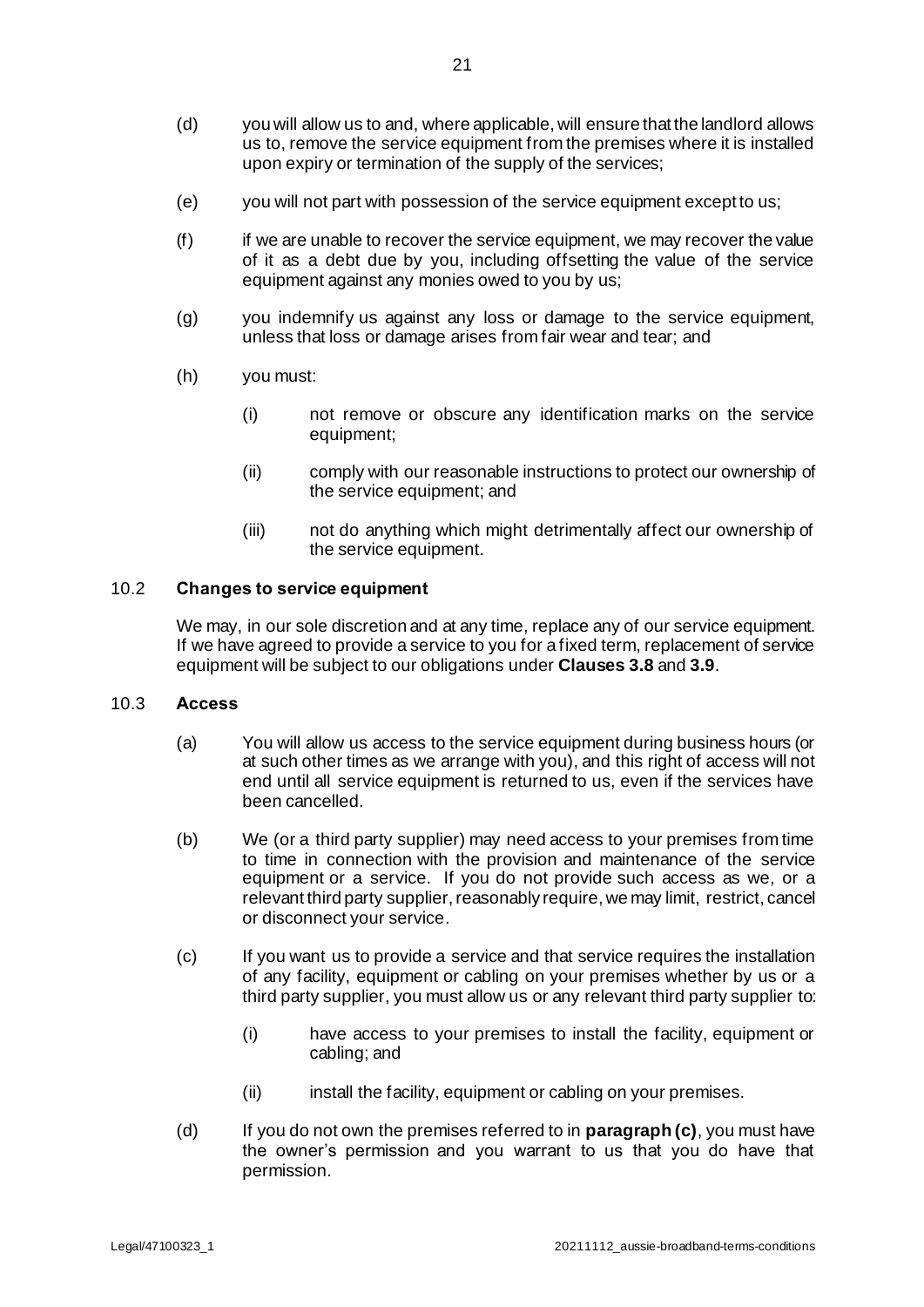(e) If we need access to your premises you must provide us with safe access and indemnify us against any claim by the owner or occupier of the premises in relation to our entry onto the premises.

#### <span id="page-25-1"></span>10.4 **Maintenance of service equipment**

We may suspend Services for a reasonable period of time to perform maintenance on the service equipment, provided that in each case, we will use our reasonable endeavours to:

- (a) give you reasonable notice (bearing in mind the urgency and nature of the work) of any interruption to the services; and
- (b) minimise any interruption to the services.

## 10.5 **Maintenance of customer equipment**

If we use any of your facilities or customer equipment to provide the services to you, you are responsible for the maintenance of your facilities and customer equipment unless we otherwise agree in writing.

#### 10.6 **Interference**

You will ensure that the service equipment, and any other customer equipment, facilities or connections used in providing services, are not altered, maintained, repaired or connected to, or disconnected from, any power source or line except by service personnel approved by us.

#### 10.7 **Electricity**

You will make available and be responsible for payment of, an adequate power supply for the operation of any equipment or customer equipment used in the provision of services. If provision of the service is dependent on the supply of electricity we do not guarantee the supply of the service where the supply of electricity is either disrupted or discontinued.

#### 10.8 **Insurance**

On our request, you must have any service equipment insured for an amount and on terms reasonably required by us.

## 10.9 **Return**

On the termination of supply of the services for any reason you will immediately return all service equipment to us, or make it available for collection by us. If you do not return the service equipment, you must pay to us, on demand, the full retail price of the service equipment (including the cost of acquiring or renewing any necessary software licences).

#### **EQUIPMENT YOU ACQUIRE FROM US**

#### 11.1 **Purchased equipment**

<span id="page-25-0"></span>If we sell to you a facility or any item of equipment (**purchased equipment**) either for use in the provision of the services to you or otherwise, then: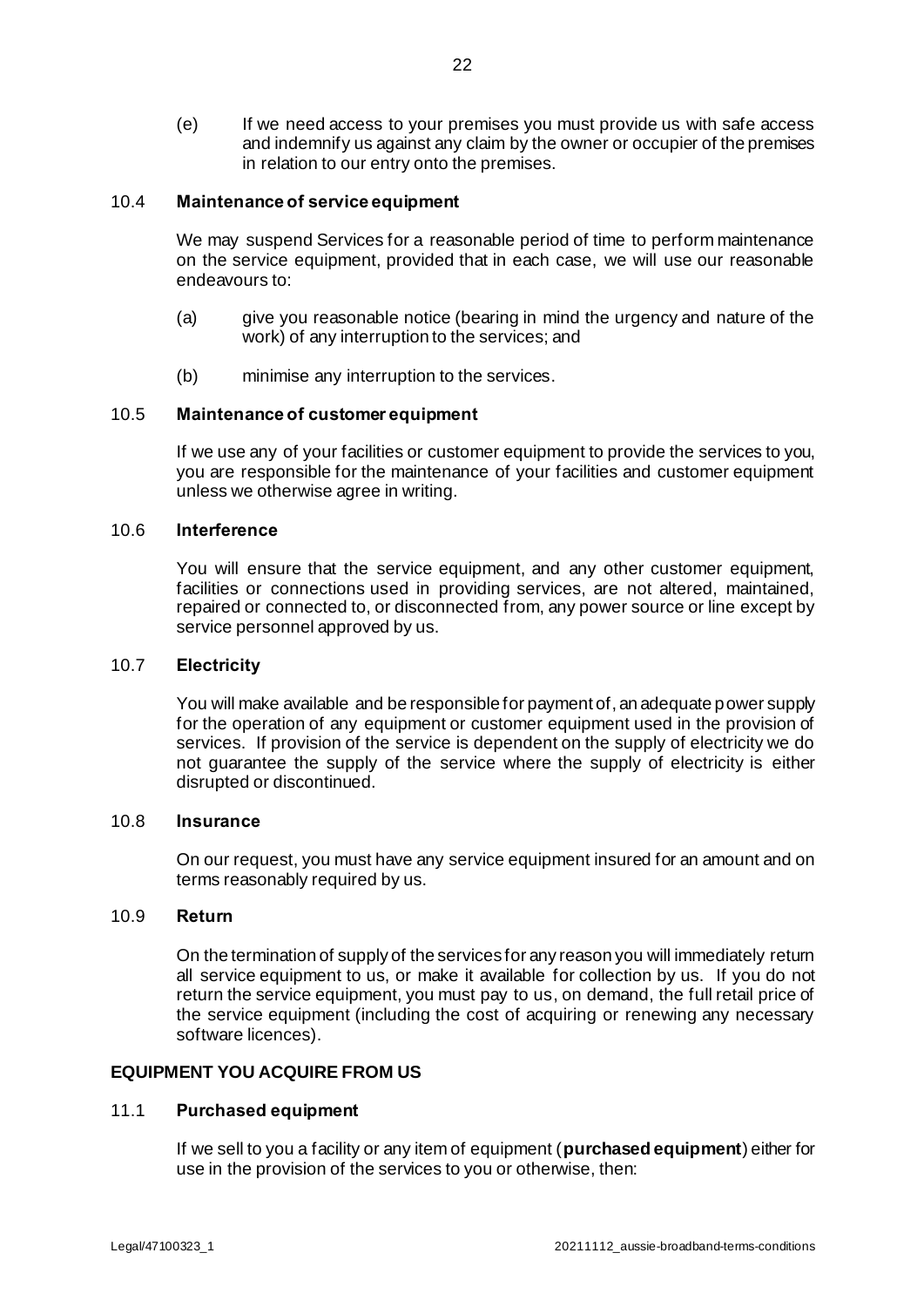- (a) that purchased equipment remains our property until we receive full payment from you or we otherwise deem in our sole discretion that title has passed to you (prior to the receipt of full payment);
- (b) until we receive full payment from you, you will not part with possession of the purchased equipment except to us;
- (c) if you do part with the purchased equipment before making full payment to us, we may recover the value of it as a debt due, including offsetting the value of the purchased equipment against any monies owed to you by us;
- (d) until full payment of the purchased equipment is received, you indemnify us against any loss or damage to it, unless that loss or damage arises from fair wear and tear; and
- (e) until we receive full payment for the purchased equipment, you must not remove or obscure any identification marks on it, and must comply with our reasonable instructions to protect our ownership and not do anything which might detrimentally affect our ownership of the purchased equipment.

## 11.2 **Risk**

Risk of loss or damage to the purchased equipment will pass to you upon delivery.

## 11.3 **Installation**

Subject to agreement between us and you as to which services and/or purchased equipment we install, we will install such services and/or purchased equipment at a site nominated by you. We may charge you our current fees for installing the purchased equipment and/or a service. We will use reasonable endeavours to install the purchased equipment and/or a service on or around the installation date requested by you.

## 11.4 **Returns and refunds**

Subject to any rights you have in respect of our breach of a Consumer Guarantee:

- <span id="page-26-1"></span>(a) we do not refund unwanted purchased equipment. If you require a different model, we allow 7 Business Days from the date you receive the Purchased Equipment to return to us at your own cost any purchased equipment from us. Your account will be credited with the purchase price less a 15% restock fee.
- (b) No credit will be applicable on any purchased equipment returned after the 7 business day period referred to in **paragraph [\(a\)](#page-26-1)**.

## **RESTRICTION, SUSPENSION AND CANCELLATION OF SERVICES**

## <span id="page-26-2"></span><span id="page-26-0"></span>12.1 **Yourrights to cancel or terminate**

- (a) You may cancel a service by giving us 30 days' notice in accordance with the appropriate process as outlined on our website. If you cancel a service during an applicable fixed term for that service, you may be liable to pay an early termination fee in accordance with **Claus[e 4.10](#page-14-0)**.
- (b) You may otherwise cancel a service at any time by giving us notice if: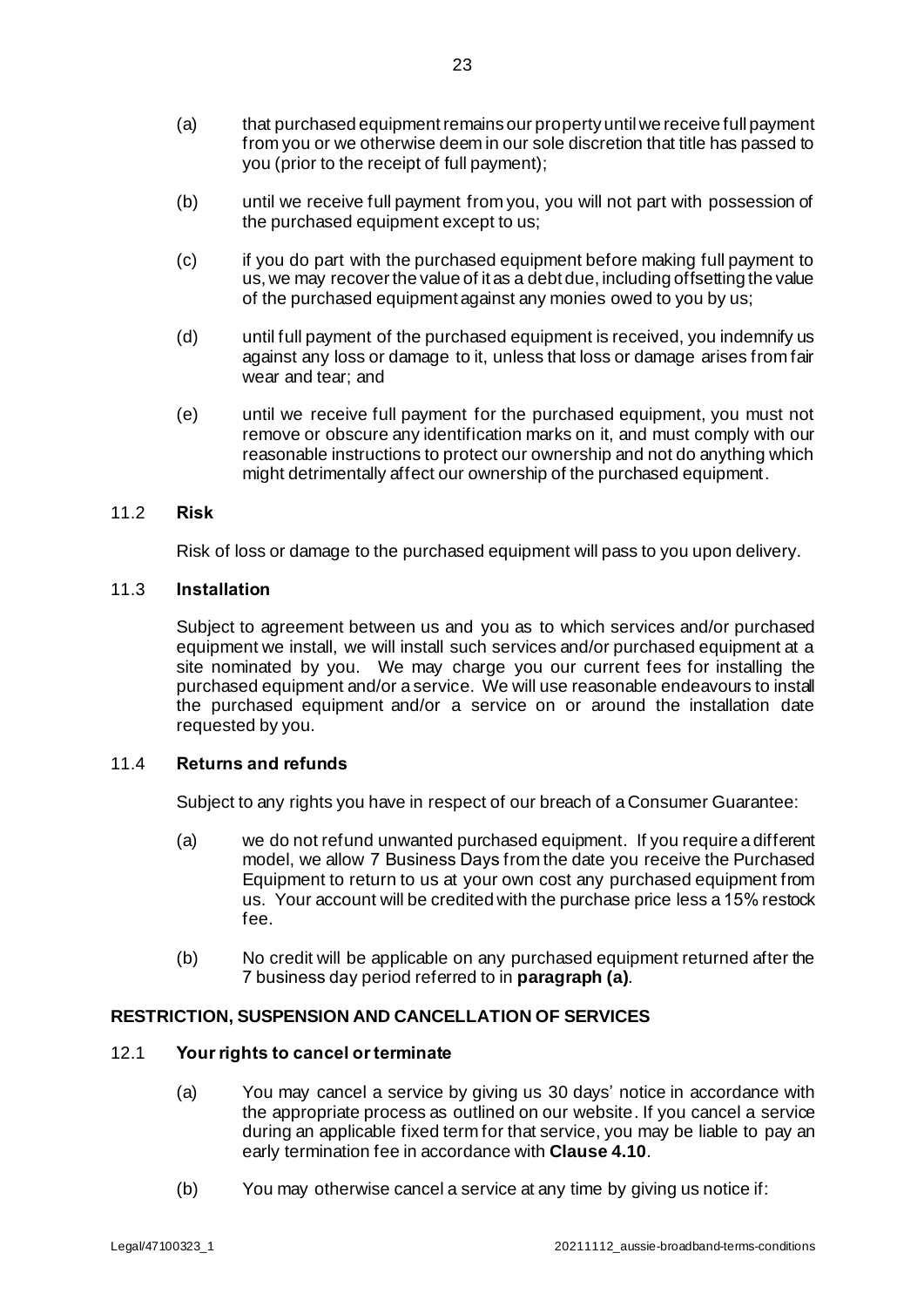- (i) you are entitled to do so in accordance with **Claus[e 3.9](#page-11-1)**;
- (ii) you are entitled to do so in accordance with **Claus[e 14.2](#page-34-0)**;
- (iii) we are in material breach of our agreement, which is capable of being remedied, but which we have failed to remedy within 30 days after you telling us of that breach; or
- (iv) we are in material breach of our agreement and it is something which cannot be remedied, including where there have been prolonged or repeated Interruptions to the service. This clause does not apply to interruptions which occur because of:
	- (A) a cancellation, suspension or restriction to the supply of the service in any of the circumstances listed in **Clause [12.4](#page-28-1)**;
	- (B) a system or network outage for an insignificant period;
	- (C) scheduled maintenance of our network or of service equipment in accordance with **claus[e 10.4](#page-25-1)**;
	- (D) a fault or other event which may reasonably be attributed directly or indirectly to your equipment; or
	- (E) your acts or omissions.
- (c) If you cancel a service for any of the reasons set out in **paragraph (b)**:
	- (i) you will not be liable to pay an early termination fee (provided that we can recover any outstanding fees incurred up to the date on which our agreement ends and any outstanding amounts that cover installation costs or equipment where such equipment can be used in connection with services provided by other suppliers); and
	- (ii) you will be entitled to a refund of the unexpired portion of any amounts you have paid in advance for the service in accordance with **Clause [4.11](#page-15-2)**.

## <span id="page-27-0"></span>12.2 **Preparation costs**

If you request a service from us and cancel that request before we provide the service, you may be liable to pay us a service cancellation fee for our costs incurred in preparing to provide the service. Any cancellation fees imposed by a third-party supplier will be passed directly on to you.

## <span id="page-27-1"></span>12.3 **Our restriction, suspension and cancellation rights**

We may restrict, suspend or cancel a service:

- (a) if you notify us in accordance with **claus[e 12.1](#page-26-2)**;
- (b) to the extent necessary for us to comply with an order, instruction or request of a government agency, an emergency services organisation or any other competent authority (whether such an order, instruction or request is received or reasonably anticipated by us);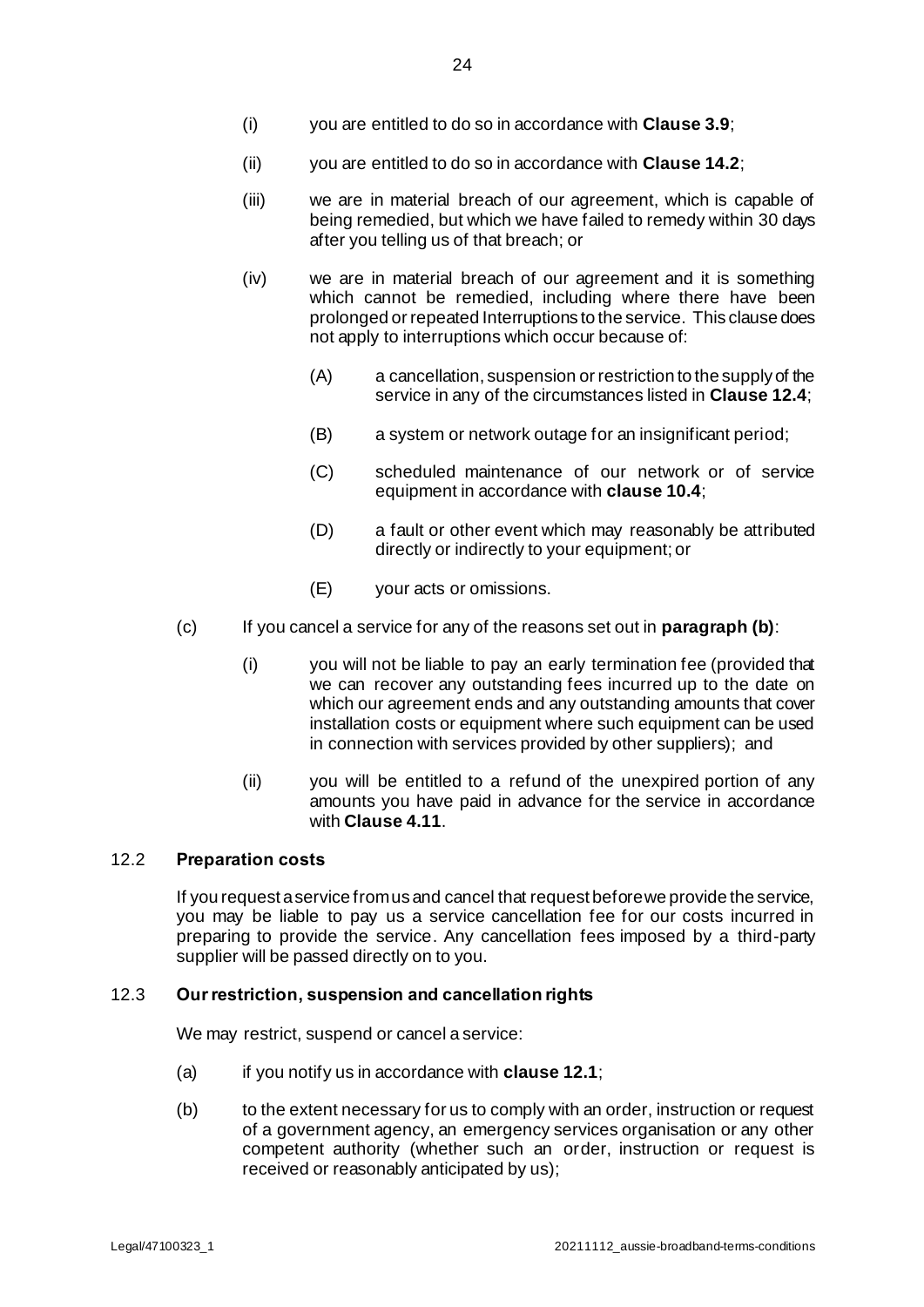- (c) if we are required to do so by law;
- (d) if there is an emergency;
- (e) if the network is being modernised or upgraded;
- (f) if a third party (including any third party supplier) withdraws or suspends a service which means we cannot provide your service;
- (g) during any technical failure, modification or maintenance involved in the service provided that we will use reasonable endeavours to procure the resumption of the services as soon as practicable;
- (h) if there are reasonable grounds for believing a threat or risk exists to the security or integrity of our network or that provision of the service may cause death, personal injury or damage to property;
- (i) if we reasonably determine that such action is necessary to repair, maintain or restore any part of our network;
- (j) if the provision of the services by us does or may contravene any law or we have reasonable grounds to believe that it may in the immediate future contravene any law;
- (k) a force majeure event prevents us from supplying the service in accordance with the agreement for 30 days; or
- (l) if your service has not been used or accessed for a continuous period of 24 months.

## <span id="page-28-1"></span>12.4 **Other restriction, suspension or cancellation events**

We may restrict, suspend or cancel a service if:

- (a) you vacate the premises to which we have been supplying a service to you;
- (b) we are unable to enter the premises to inspect, repair or maintain any equipment or cabling connected with a service provided to you;
- (c) we have the right to do so in accordance with **Claus[e 4.7](#page-14-1)** for your failure to pay fees or other amounts;
- (d) you do not provide prepayment as required by us in accordance with **Clause [4.12](#page-15-3)**;
- (e) we have reasonable grounds to suspect fraud or other illegal conduct by you in applying for the Service;
- <span id="page-28-0"></span>(f) you fail to comply with our Acceptable Use Policy or Fair Use Policy (if applicable to your Service);
- (g) you fail to rectify any defect or inadequacy in any customer equipment or cabling not owned or maintained by us within 30 days of being requested to do so by us;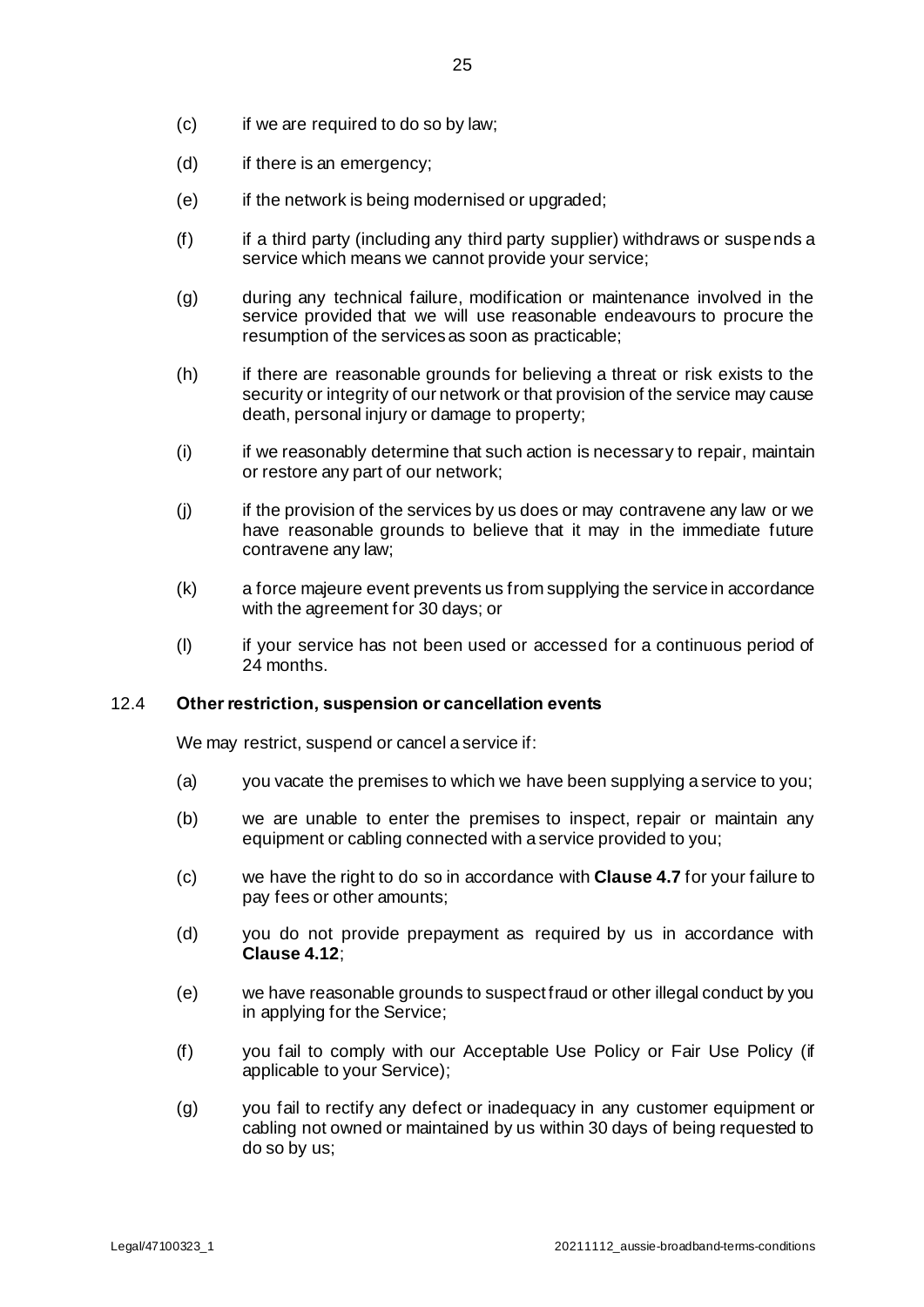- (h) your use of the services interferes with the efficiency of our network or a third party supplier's network and you fail to rectify the situation within 24 hours of being requested to do so by us;
- (i) if you do, or allow to be done, anything which in our reasonable opinion may have the effect of jeopardising the operation of any service;
- (j) you become a carrier or carriage service provider within the meaning of the Telecommunications Act;
- (k) you become bankrupt, insolvent or have a receiver, manager, administrator or liquidator appointed over you or any of your assets;
- (l) we have reasonable grounds for believing you are a credit risk, including the following grounds:
	- (i) your usage of the service is unusually high when compared to previous account activity and you fail to respond to notices from us about that usage (but you acknowledge that we are not obliged to monitor usage of a service, or to suspend, limit or cancel a service if there is unusual usage, and you remain liable to us for usage of that service);
	- (ii) you fail to pay an invoice by the due date and have a payment history indicating late payments, dishonoured payments or failures to pay, or you fail to pay or replenish a security bond as required by claus[e 12.6\(b\)](#page-30-0); or
	- (iii) we become aware of public notices of your pending bankruptcy, winding up or other insolvency events,

and we have taken reasonable steps to notify you of the suspension, limitation or cancellation of the Service; or

- (m) you are in material breach of any of the terms or conditions of our agreement, including these general terms.
- (n) We may immediately cancel your service if you abuse or harass our staff or our contractors in the conduct of their duties, or if you threaten to harm, attempt to harm or cause actual harm to Aussie Broadband staff, our contractors or property

#### <span id="page-29-0"></span>12.5 **Cancellation for convenience**

We reserve the right to cancel any service:

- (a) if there is no fixed term specified in your application, at any time by giving you 30 days' notice;
- (b) if a fixed term is specified in your application,
	- (i) at any time after the end of the fixed term by giving you 30 days' notice; or
	- (ii) during the fixed term, if we have your consent; or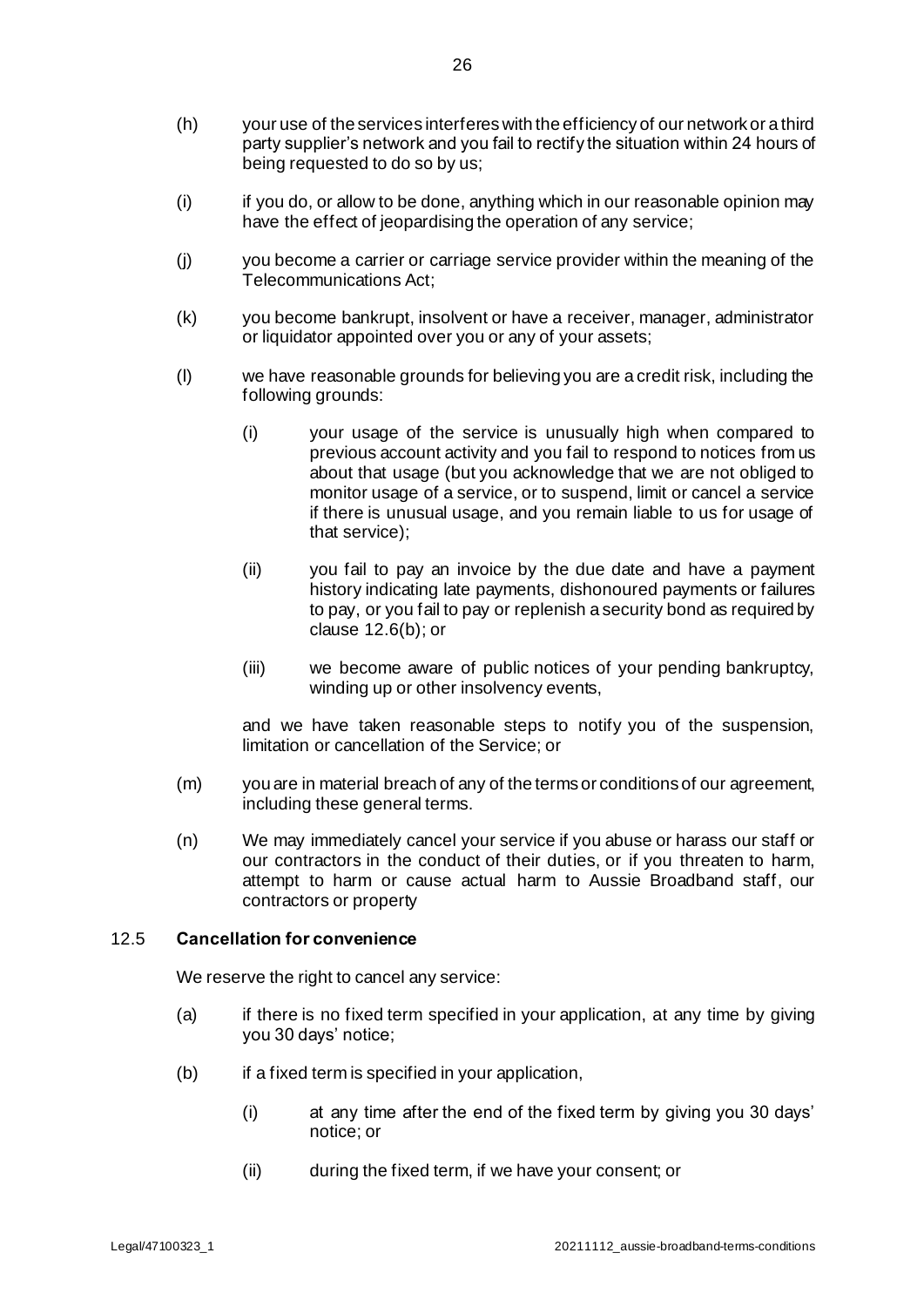- (iii) during the fixed term, if we offer to migrate you to a reasonably comparable alternative service for the remainder of the fixed term and take reasonable steps to offset any more than minor detrimental effects of the migration caused by differences between the cancelled service and the alternative service we offer;
- (c) if we reasonably determine that it is not technically or operationally feasible to supply the service to you, at any time prior to the Service commencement date specified in **Claus[e 3.4](#page-10-1)** by giving you notice.

## 12.6 **Consequences of cancellation, restriction, suspension or termination**

- **(a)** Subject to our rights under **Claus[e 12.1\(a\)](#page-26-0)**, if we cancel, restrict or suspend the Service for any of the reasons listed in **Claus[e 12.3](#page-27-1)**, we will not charge you any disconnection or reconnection fee. If your account is terminated as a result of any of these events, you will be entitled to a refund of the unexpired portion of any amounts you have paid in advance in accordance with **Clause [4.11.](#page-15-2)**
- <span id="page-30-0"></span>(b) Without limiting any of our rights under the agreement or at law, if we cancel, restrict or suspend the service for any of the reasons listed in **Clause [12.4](#page-28-1)**, you will be liable to pay a disconnection fee and, if we agree to reconnect the service, a reconnection fee in addition to your liability to pay all other fees incurred up to the time of cancellation of the service. We also reserve the right in these circumstances to require before reconnection of the Service that you pay a security bond that will be based upon the value of any equipment in your possession that you have not fully paid for and our reasonable estimate of the amount necessary to secure our exposure. We may utilise your security bond to recover any amounts payable by you to us or to compensate ourselves for any loss, liability or expense suffered or incurred by us as result of any breach of the agreement by you. If we utilise any of the security bond you must replenish the security bond within 7 days of our request. You are not eligible to earn or accrue interest on the security bond. Unused portions of the security bond will be reimbursed to you within a reasonable time after termination of all services that you have with us.
- (c) If we advise you that we are cancelling your service in accordance with **Clause [12.5](#page-29-0)**, you will not be liable to pay a disconnection fee, but will be liable to pay all other fees incurred up to the time we cancel your service.
- (d) If we suspend or restrict a service in accordance with the agreement as a result of a breach of the agreement by you, you will have to pay all charges arising in respect of the service during the suspension or restriction (excluding usage based charges).
- (e) On termination of a service for any reason, you must immediately:
	- (i) stop using the service and any equipment owned by us or any third party supplier; and
	- (ii) allow us to remove any equipment owned by us or any third party supplier or any purchased equipment that you have not paid for in full.
- (f) You remain liable for all fees payable in respect of services provided to you up to the time of cancellation or termination.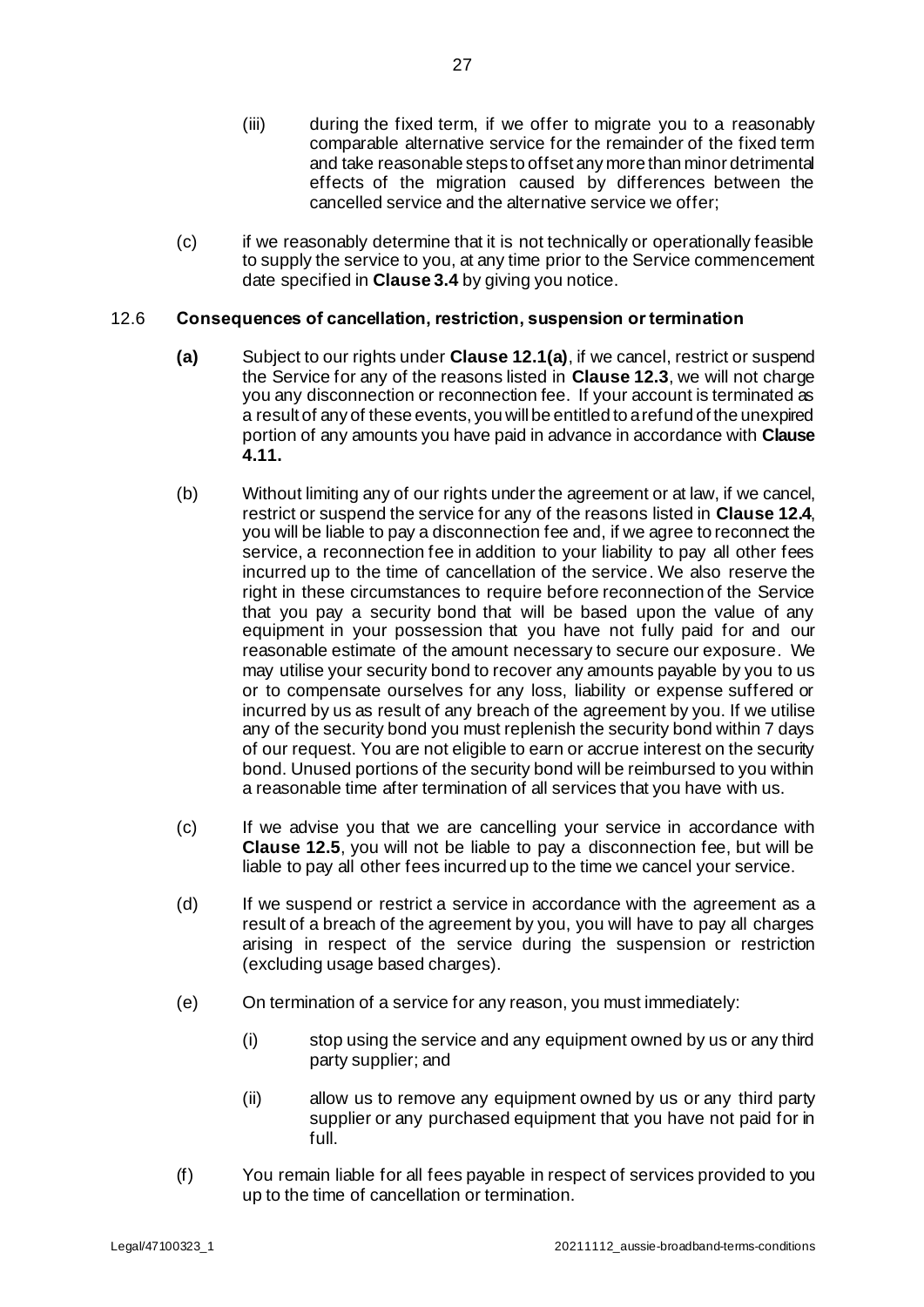(g) Once the agreement has been terminated or cancelled for any reason, we may delete all of your data from any storage media. You are solely responsible for backing up your data.

## 12.7 **Expiration of a fixed term or other period**

If we have agreed to provide a service to you for a fixed term or any other agreed period and that fixed term or other period expires and neither you nor we cancel the service, we will continue to supply the service to you on a month-to-month basis.

#### 12.8 **Connection fees**

We may charge you a fee for the reconnection of any service, except where the disconnection was caused by our error or our failure to perform our obligations under the agreement or was the result of any of the events specified in **Clause [12.3](#page-27-1)**.

#### <span id="page-31-1"></span>**LIABILITY**

## 13.1 **Our liability for property damage, personal injury and death**

We are liable to you for:

- (a) any loss, destruction or damage to your tangible property during installation, repair or maintenance of equipment; and
- (b) personal injury (including illness and disability) or death,

which is caused by our fault, negligence or fraud.

#### <span id="page-31-3"></span><span id="page-31-0"></span>13.2 **Our liability for interruptions to the service**

- (a) Subject to **paragrap[h \(b\)](#page-31-2)**, we accept liability to you for interruptions to the service longer than 48 hours from the time of reporting, to the extent of providing you with a pro-rata refund of service charges payable for the duration of the interruption.
- <span id="page-31-2"></span>(b) The refund in **paragrap[h \(a\)](#page-31-3)** does not apply:
	- (i) to Interruptions which occur because of:
		- (A) a system or network outage for an insignificant period;
		- (B) scheduled maintenance to our network, a third party supplier's network, our equipment or purchased equipment;
		- (C) a cancellation, suspension or restriction to the supply of the service in accordance with **Claus[e 12.4](#page-28-1)**;
		- (D) a Force Majeure event;
		- (E) a fault in your equipment, power supply or premises;
		- (F) where we have been unable to gain prompt access to your premises; or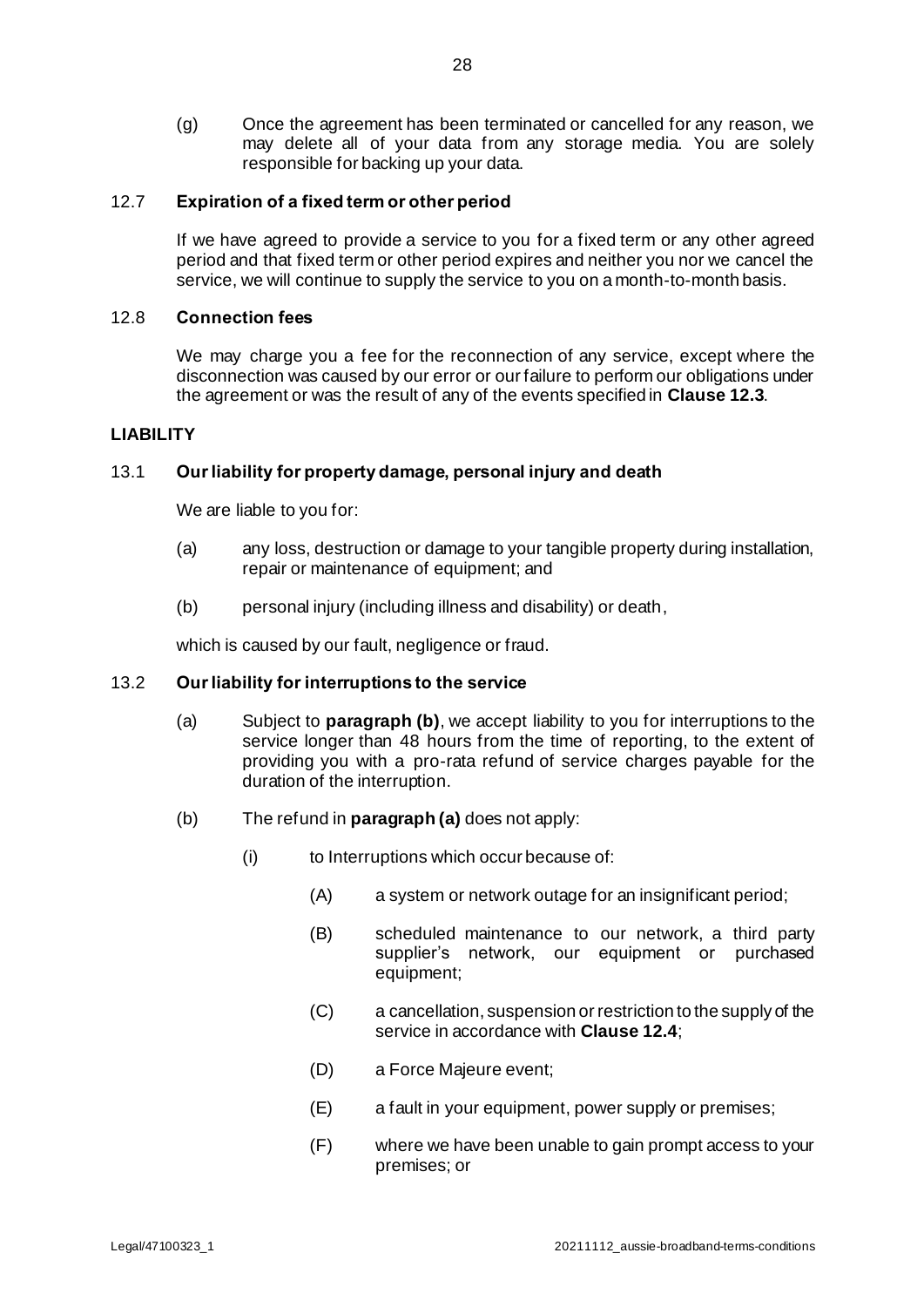- (ii) if you are separately entitled to receive compensation in respect of the same Interruption in accordance with **Clause [13.3](#page-32-1)** or **Clause [13.4](#page-32-0)**.
- (c) To receive the refund set out in **paragrap[h \(a\)](#page-31-3)**, you must contact us on 1300 880 905 and request an assessment for compensation.

## <span id="page-32-1"></span>13.3 **Our liability under the Customer Service Guarantee**

- (a) This **Clause [13.3](#page-32-1)** applies subject to any waiver of your entitlements under the Customer Service Guarantee Standard (the **CSG**) that you have provided to us. It may be a condition of some services that you waive your entitlements under the CSG.
- (b) To the extent that we provide you with a standard telephone service (as defined in the *Telecommunications (Consumer Protection and Service Standards) Act 1999*) and specified enhanced call handling features, our service must comply with the CSG. The CSG sets out minimum performance standards in relation to service connection times, fault repair times and keeping appointments to provide you with a Service. The CSG does not apply to customer equipment or to customers that have more than five telephone services. We will connect services not covered by the CSG within a reasonable time.
- (c) If we do not meet the CSG performance standards, you may be entitled to receive monetary compensation as specified in the CSG. However, there are circumstances in which we may be exempt from meeting those requirements, including if you have agreed to a CSG waiver under the terms of the relevant Critical Information Summary in accordance with Part 5 of the *Telecommunications (Customer Service Guarantee) Standard 2011*, where you unreasonably refuse us access to your premises or if you miss an appointment without giving us reasonable notice. For more information about the CSG, go to the ACMA website at www.acma.gov.au.

#### <span id="page-32-0"></span>13.4 **Consumer guarantees**

We agree to provide services to you subject only to the terms, conditions and warranties contained in the agreement and those imposed by law which cannot be excluded. For example, if we supply equipment or a service to you which costs less than a prescribed amount (currently \$40,000) or which, regardless of cost is of a kind ordinarily acquired for personal, domestic or household use, then consumer guarantees require that the service will be provided with due care and skill and that the equipment will be of acceptable quality. Certain remedies are available to you under the Australian Consumer Law if the service or equipment we supply to you fails to meet the standard required by applicable consumer guarantees.

#### <span id="page-32-2"></span>13.5 **Limitation of liability for breach of a consumer guarantee**

- (a) Where we are not permitted to exclude our liability for our breach of a consumer guarantee but are permitted to limit our liability for such a breach, unless you are able to establish that it is not fair and reasonable for us to do so, our liability to you is limited to:
	- (i) if the breach relates to equipment, the repair or replacement of the equipment, the supply of equivalent equipment or the payment of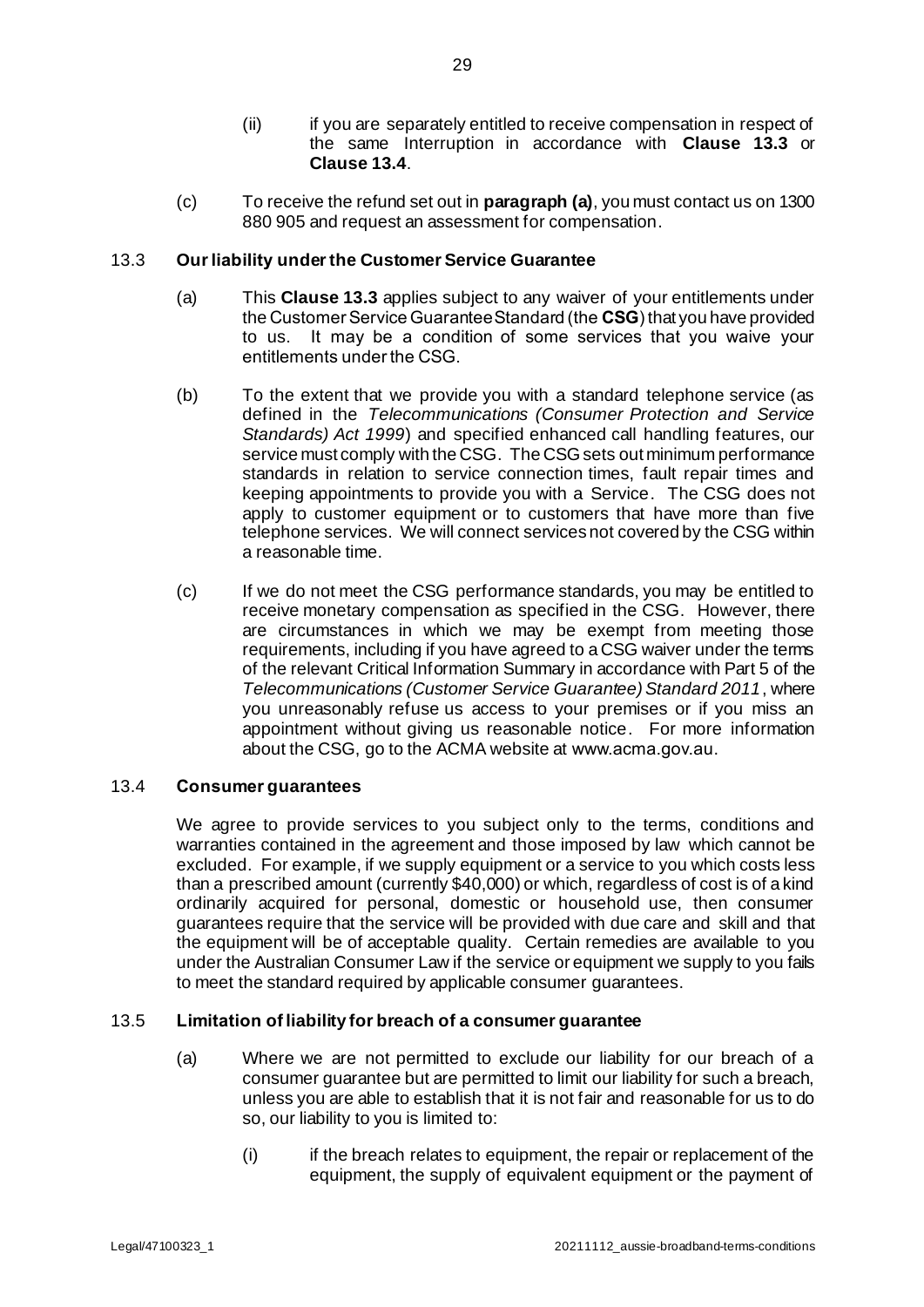the cost of repairing or replacing the equipment or supplying equivalent equipment; or

- (ii) if the breach relates to a service, resupplying the service or payment of the cost of having the service resupplied.
- (b) The limitations of liability in **Claus[e 13.5\(a\)](#page-32-2)** do not apply to:
	- (i) a breach of the consumer guarantees relating to clear title, undisclosed securities and undisturbed possession under sections 51 to 53 of Schedule 2 to the *Competition and Consumer Act 2010* (Cth); or
	- (ii) a breach of any consumer guarantee relating to goods or services of a kind ordinarily acquired for personal, domestic or household use or consumption.

## 13.6 **Exclusion of liability**

- (a) To the extent permitted by law, you, we and our third party suppliers have no liability to each other for any for Consequential Loss (other than loss resulting from our breach of a consumer guarantee).
- (b) To the extent permitted by law, we and our third party suppliers have no liability to you or any other person for
	- (i) any loss or damage suffered by you in connection with the agreement or the service to the extent that your acts or omissions or any customer equipment cause or contribute to that loss or damage;

any loss to the extent that it results from your failure to take reasonable steps to avoid or minimise your loss; and

acts, omissions or defaults of any third party or any person who provides goods or services directly to you for use in connection with a service.

#### 13.7 **Cancellation of a service**

Cancellation of a service or termination or expiry of the agreement does not affect the provisions of the agreement concerning limitation of liability and indemnity.

#### **FORCE MAJEURE**

## <span id="page-33-0"></span>14.1 **No liability**

Subject to our obligations under the CSG as described in **Clause [13.3](#page-32-1)** and any nonexcludable rights you have under the Australian Consumer Law, we are not liable for, and will not be deemed to be in breach of the agreement in the event of:

- (a) any delay in installing a service;
- (b) any delay in correcting any fault in a service;
- (c) failure to provide a service or incorrect operation of any service;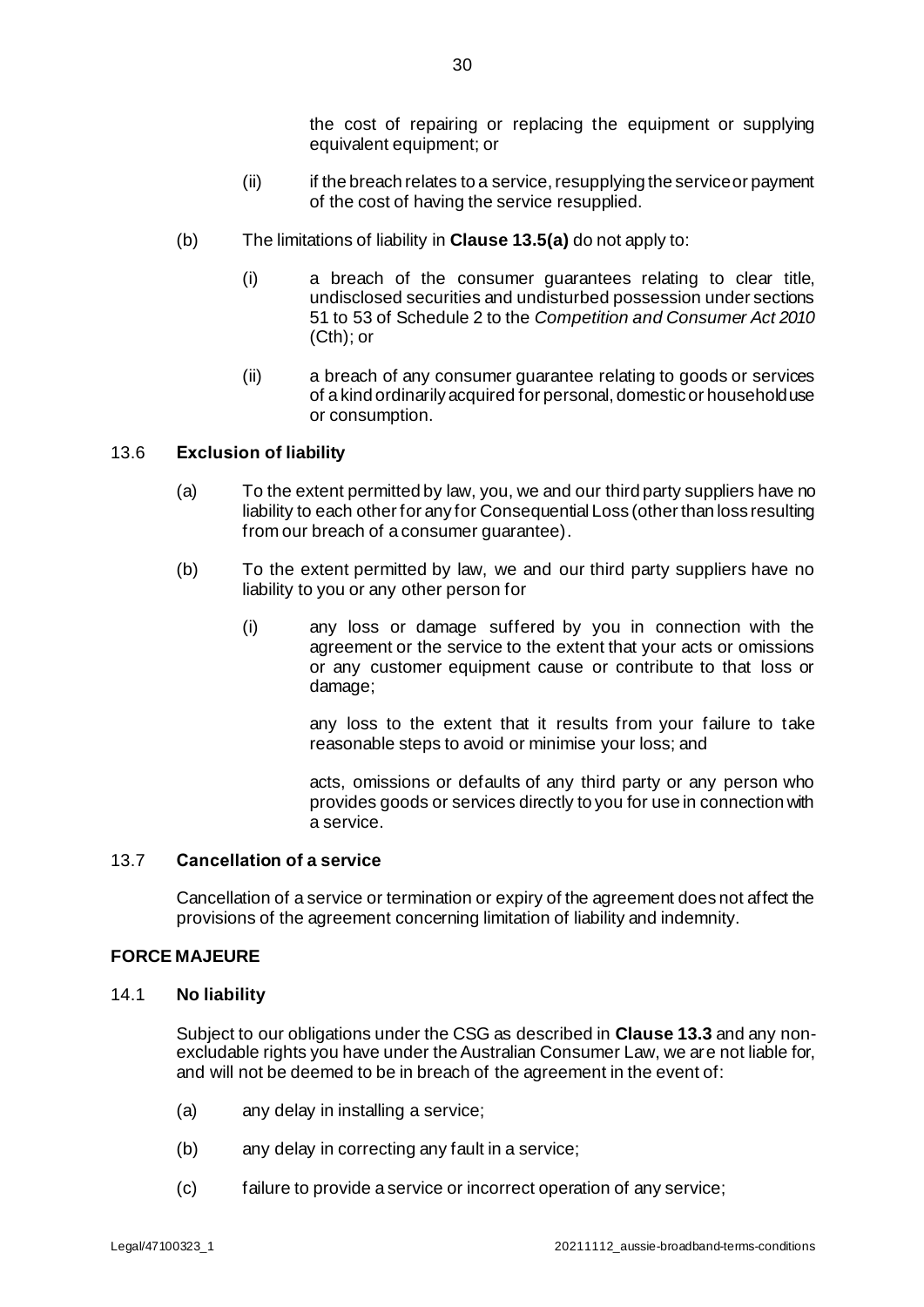- (d) service outages; or
- (e) any default by us in compliance with this agreement,

if it is caused directly or indirectly by a Force Majeure Event.

## <span id="page-34-0"></span>14.2 **Termination for Force Majeure**

If any delay, interruption or failure to deliver under **Claus[e 14.1](#page-33-0)** continues for more than 30 days after the commencement of the delay, Interruption or failure to deliver, then either party may terminate the affected service(s) by notice in writing to the other party.

## **TELEPHONE NUMBERS AND PUBLIC ADDRESSING IDENTIFIERS**

- (a) The *Telecommunications Numbering Plan 2015* (Cth) sets out rules for issuing, transferring and changing telephone numbers. You and we must comply with the Telecommunications Number Plan.
- (b) In addition to telephone numbers, the Service may use other identifiers such as an IP address or domain name (**Public Addressing Identifiers**). You must comply with the requirements of any regulatory authority or other body which administers Public Addressing Identifiers.
- (c) You are entitled to continue to use any telephone number we issue to you, except in circumstances where the Telecommunications Number Plan allows us to recover the number from you.
- (d) You acknowledge and agree that:
	- (i) we do not control the allocation of Public Addressing Identifiers;
	- (ii) we are not liable to you if we are required to change, withdraw, suspend or re-assign any Public Addressing Identifier as a result of any direction given by a Regulatory Authority or other body which administers Public Addressing Identifiers; and
	- (iii) on cancellation of the service, your right to use a Public Addressing Identifier may cease.

## **ASSIGNMENT**

#### 16.1 **Your right to assign**

- (a) You may assign your rights under this agreement (where those rights are assignable) so long as you have our prior written consent.
- (b) You may transfer your obligations under this agreement if:
	- (i) the person to whom you are transferring the obligations:
		- (A) provides satisfactory proof of identification,
		- (B) meets the eligibility criteria for the service,
		- (C) has an appropriate credit rating, and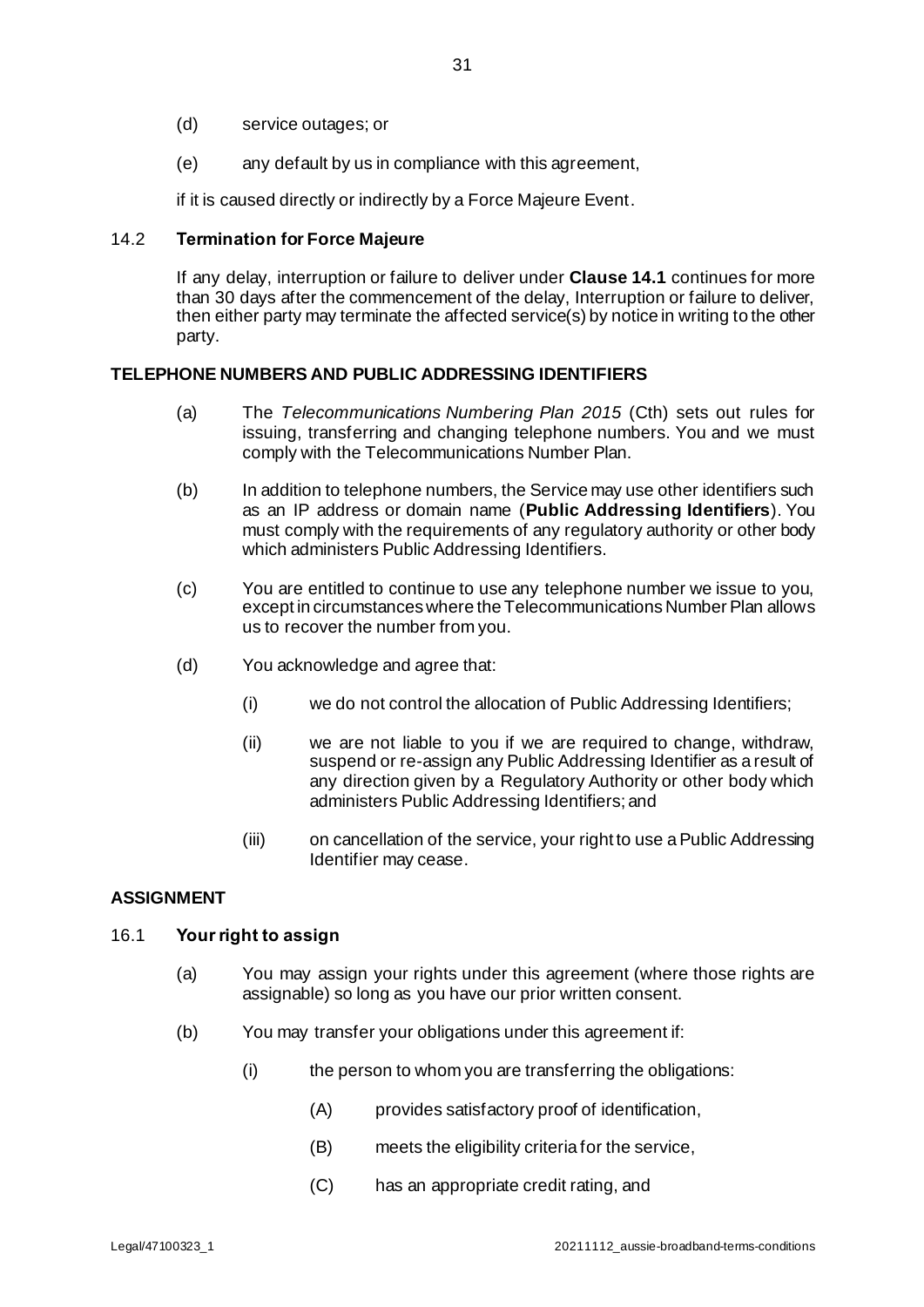## <span id="page-35-2"></span><span id="page-35-1"></span>16.2 **Our right to assign or transfer**

- (a) You agree that at any time we may assign the rights under, and novate the benefits and obligations of, this agreement:
	- (i) to a related body corporate (being a company in our corporate group);
	- (ii) a third party supplier; or
	- (iii) a purchaser of our business;

## (a **Transferee**)

and that the transferee will assume our liabilities and obligations under this agreement.

- (b) We, or the transferee, will notify you if a transfer occurs in accordance with **Clause [16.2](#page-35-1)[\(a\)](#page-35-2)**. We and you agree that, with effect from the date of the notice, this agreement is cancelled and a new agreement is created on the same terms as this agreement except that:
	- (i) the transferee replaces us in any capacity under this agreement as if the transferee was an original party to this agreement instead of us; and
	- (ii) the transferee has no obligations or liability under this agreement before the date of the notice.
- (c) In addition to our other rights in this **Claus[e 16.2](#page-35-1)**, we may assign, transfer or deal with our rights and obligations under this agreement on terms to which you consent.

## **GENERAL**

#### <span id="page-35-0"></span>17.1 **Giving notice to you**

We may satisfy any obligation to give you notice by:

- (a) delivering the information to you in person;
- (b) sending the information by pre-paid post to the address listed in our records for you;
- (c) transmitting the information to the email address listed in our records for you. By applying for the Service, you consent to notices being sent to your email address. It is your responsibility to check your emails and to inform us of the most appropriate email address for receipt of notices or if you do not wish to receive notices via email;
- (d) including the information on, in or with an invoice, including by an invoice made available to you online via the Website, provided you have consented to receiving the invoice in that format;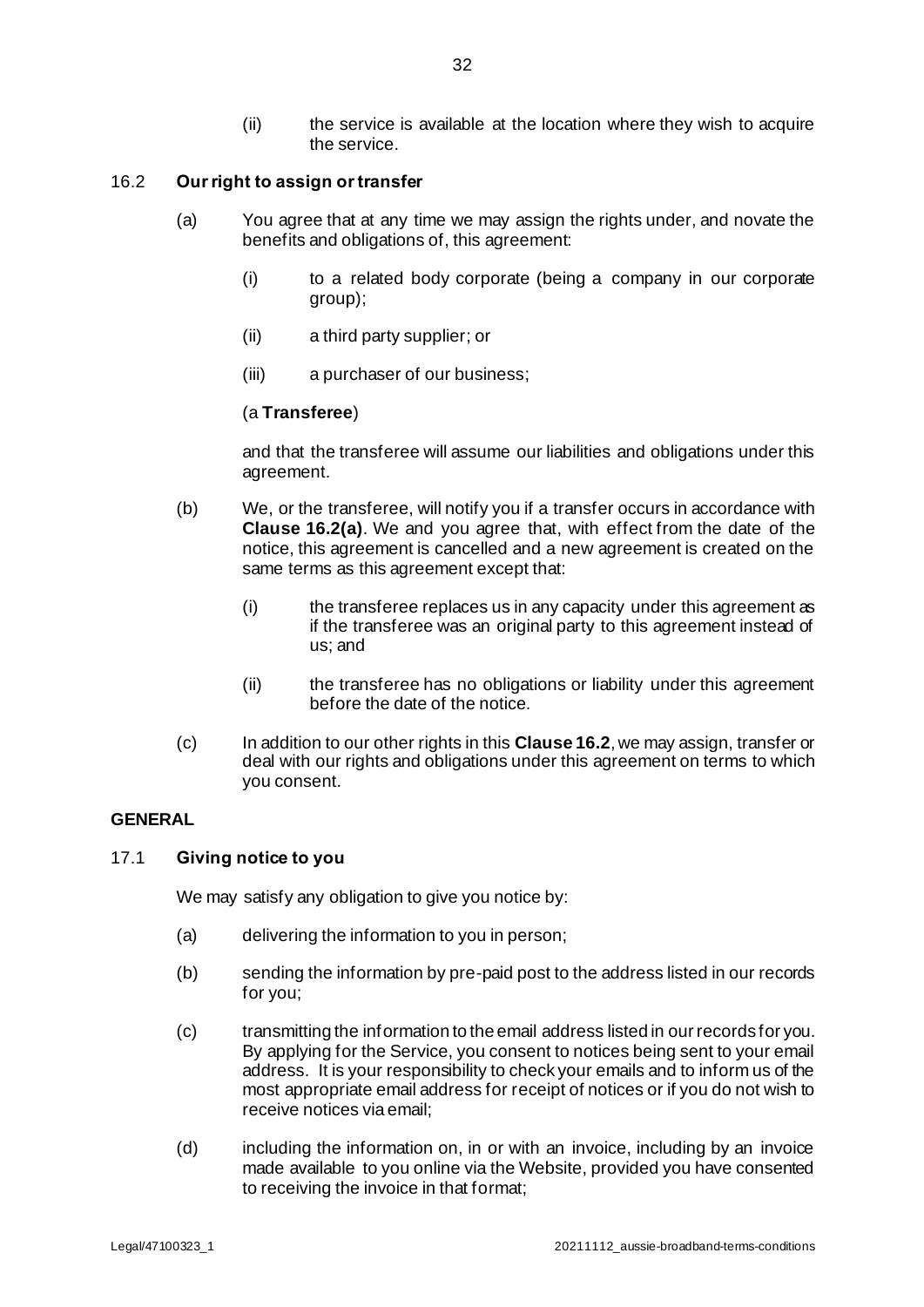- (e) in the case of pre-paid telecommunications services, any of the above means or by making the information available to you by means such as through our Website, or at a retail outlet, and informing you how you can obtain the information by means of a recorded message or text message or in writing; or
- (f) to the extent permitted by the terms of the agreement and any other applicable law, by publishing a notice in a daily newspaper circulating generally in the region or capital city of the State or Territory in which you ordinarily reside or carry on business.

## 17.2 **Disputes**

We will seek to resolve any dispute by agreement or consultation with you and request that you contact us on 1300 880 905 in the first instance. If a dispute remains unresolved, you may have rights under the Telecommunications Industry Ombudsman (TIO) scheme. For further information go to www.tio.com.au or call the TIO on 1800 062 058 or (TTY) 1800 675 692.

## 17.3 **Intellectual property**

You do not own or have any legal interest in any of our intellectual property or in any telephone number, IP address, domain name, personal identification number or other locator or identifier issued by us to you.

## 17.4 **Authority**

If you have a business service, you agree that if we need your consent to undertake certain actions then, provided we act in good faith, we may rely upon the authority of any of your employees who tell us that they are authorised to provide that consent on your behalf. For residential services, you must inform us if you want another person to have authority to access or make changes to your service or account. Subject to our rights and obligations in **Clause [6](#page-16-0)**, we will not let another person access your account unless we have received your authority to so.

## 17.5 **Governing law**

- (a) This agreement is governed by the laws of the Victoria.
- (b) You and we submit to the exclusive jurisdiction of the courts of the Victoria.

#### 17.6 **Subcontractors**

We may subcontract any of our obligations under this Agreement.

#### 17.7 **No waiver**

No failure to exercise, or any delay in exercising, any right, power or remedy by a party operates as a waiver. A single or partial exercise of any right, power or remedy does not preclude any other or further exercise of that or any other right, power or remedy. A waiver is not valid or binding on the party granting the waiver unless made in writing.